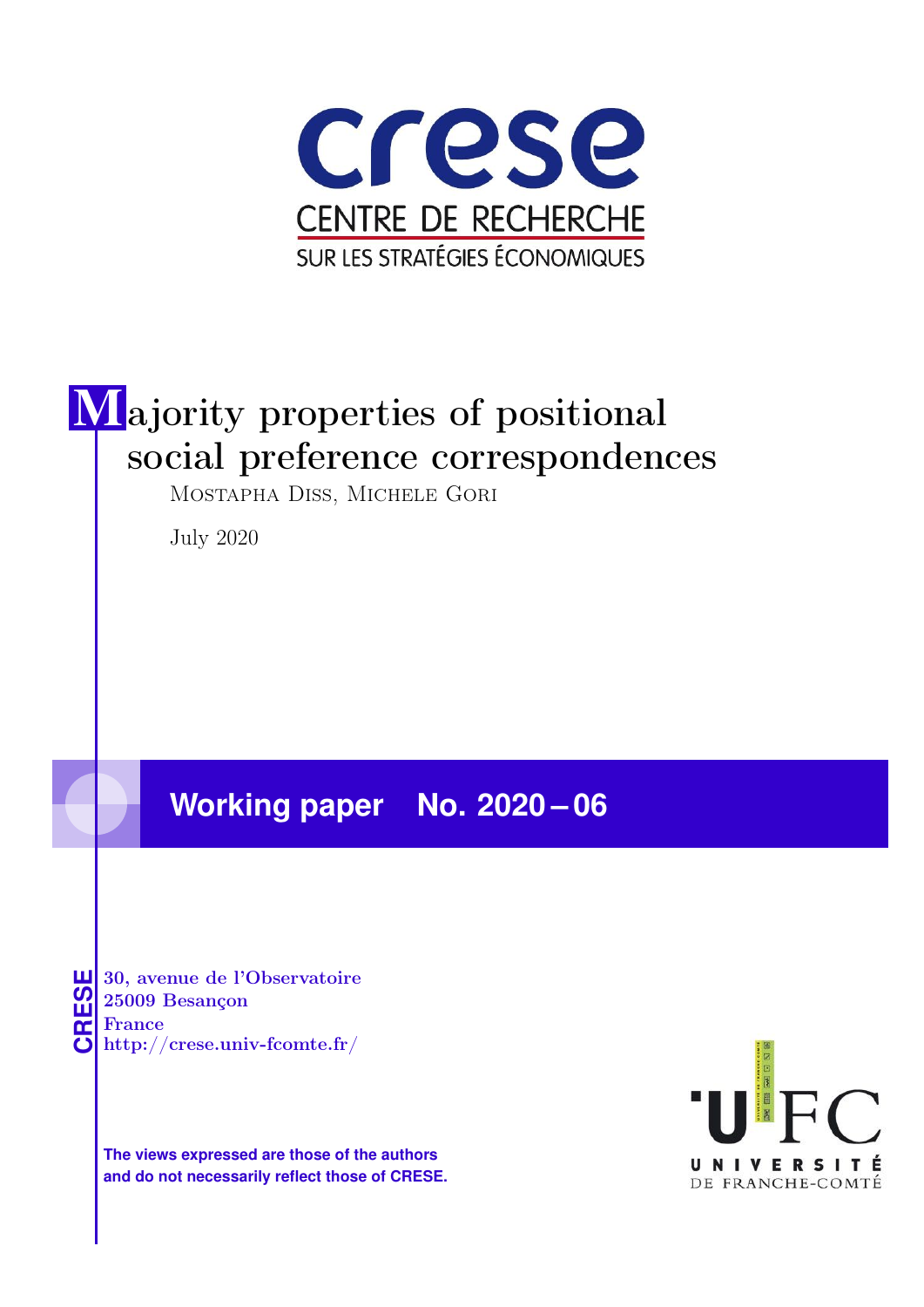## Majority properties of positional social preference correspondences<sup>∗</sup>

#### Mostapha Diss

CRESE EA3190, Univ. Bourgogne Franche-Comté F-25000 Besançon, France e-mail: mostapha.diss@univ-fcomte.fr tel:  $+ 33 (0)3 81 66 68 26$ 

#### Michele Gori

Dipartimento di Scienze per l'Economia e l'Impresa Università degli Studi di Firenze via delle Pandette 9, 50127, Firenze, Italy e-mail: michele.gori@unifi.it tel: +39 055 2759707

July 2, 2020

#### Abstract

We characterize the positional social preference correspondences (spc) satisfying the qualified majority property for any given majority threshold. We also characterize the positional spcs satisfying the minimal majority property. We next evaluate the probability that the Borda, the Plurality and the Antiplurality spcs fulfil the two aforementioned properties under two assumptions on individuals' preferences in the presence of three and four alternatives for various sizes of the society. Our results show that the Borda spc is the positional spc which better behaves in relation with the qualified majority principle and the minimal majority principle. Finally, we propose some remarks on the concept of Condorcet consistency for social choice correspondences.

Keywords: social preference correspondence; social choice correspondence; positional rule; qualified majority; probability; Condorcet consistency.

JEL classification: D71

## 1 Introduction

Consider a society where  $h \geq 2$  individuals have to select some elements in a given set of  $n \geq 2$  alternatives or to determine a social preference on that set by means of their individual preferences. Assume that individual and social preferences are required to be linear orders (strict rankings) and call a preference profile any list of h linear orders each of them associated

<sup>∗</sup>The authors wish to thank Daniela Bubboloni for providing useful comments and suggestions. The first author would like to acknowledge the financial supports from Université de Lyon (project INDEPTH Scientific Breakthrough Program of IDEX Lyon) within the program Investissement d'Avenir (ANR-16-IDEX-0005) and from Université de Franche-Comté within the program Chrysalide-2020.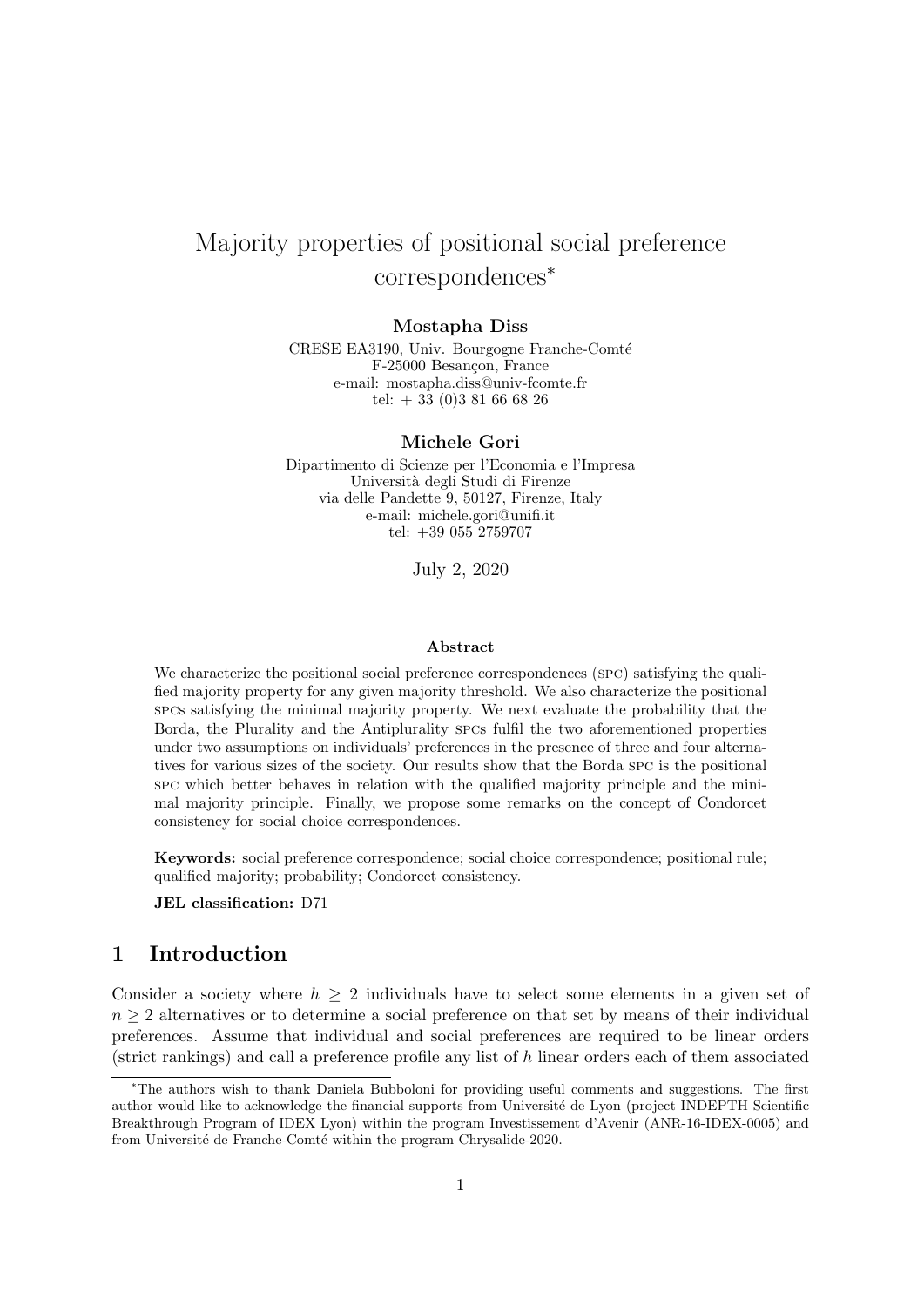with a specific individual in the society. Any correspondence from the set of preference profiles to the set of alternatives [resp. the set of social preferences] represents then a particular decision process which determines a possibly empty set of alternatives [resp. social preferences] whatever preferences individuals express. Such correspondences are called social choice correspondences (sccs) [resp. social preference correspondences (spcs)].

Among all the conceivable sccs and spcs, the positional ones are frequently used in practical situations. A positional scc [resp. spc] is associated with a scoring vector  $w = (w_r)_{r=1}^n \in \mathbb{R}^n$ such that  $w_1 \geq w_2 \geq \ldots \geq w_n$  and  $w_1 > w_n$ . Given a preference profile, each time an alternative is ranked r-th by one individual it obtains  $w_r$  points; the scc selects those alternatives realizing the greatest score; the spc selects those social preferences that are consistent with the total score obtained by alternatives, namely if the total score of an alternative is greater than the one of another alternative then the former alternative has to be socially preferred to the latter one. Note that if a scc and a spc are both associated with the same scoring vector then the elements selected by the scc are the ones that are first ranked by at least one of the linear orders selected by the spc (see Proposition 20).

The notion of a Condorcet winner has received a considerable amount of attention in the social choice literature due to its intuitive appeal. Given a preference profile, a Condorcet winner is an alternative which is preferred to any other alternative by a simple majority of individuals. As it is well known however, except for special situations, the existence of a Condorcet winner is not guaranteed for all the conceivable preference profiles. Thus, the simple majority principle cannot be used in general to build nonempty valued sccs. It is then surely an interesting problem to determine sensible weaker variants of the simple majority principle. A possible way to weaken that principle is to consider different level of majority than simple majority. The principle of Condorcet consistency,<sup>1</sup> basically introduced by Ferejonh and Grether (1974) and Greenberg (1979), is based on that idea. Given  $\nu \in \mathbb{N} \cap (\frac{h}{2})$  $\frac{h}{2}$ , h, a SPC is said to satisfy the Condorcet consistency with respect to the majority threshold  $\nu$  (briefly  $\nu$ -Condorcet consistency) if, for every preference profile p, the fact that an alternative  $x_1$  is preferred to another alternative  $x_2$  by at least  $\nu$  individuals implies that  $x_2$  is not selected. A crucial result by Greenberg (1979) shows that there exists a nonempty valued  $\nu$ -Condorcet Consistent scc if and only if  $\nu > \frac{n-1}{n}h$ . As a consequence, every preference profile admits Condorcet winner if and only if  $\lfloor \frac{h}{2}$  $\frac{h}{2}$  | + 1 >  $\frac{n-1}{n}h$ , that is,  $h = 2$  or  $n = 2$  or  $(h, n) = (4, 3)$ .

The concept of Condorcet consistency can be immediately translated to the framework of spcs. Given  $\nu \in \mathbb{N} \cap (\frac{h}{2})$  $\frac{h}{2}$ , h, a SPC is said to satisfies the qualified majority property associated with the majority threshold  $\nu$  (briefly  $\nu$ -majority property) if, for every preference profile p, the fact that an alternative  $x_1$  is preferred to another alternative  $x_2$  by at least  $\nu$  individuals implies that  $x_1$  is ranked over  $x_2$  in any social preference associated with p.

The analysis of Condorcet consistency of sccs is developed for positional sccs by Baharad and Nitzan (2003) and Courtin et al. (2015) (see Section 6 for further details). That analysis gives important information on the quality of positional sccs. Similarly, the analysis of the majority properties of positional spcs seems to be an interesting issue to address. Unexpectedly, at the best of our knowledge, such an issue has not been considered in the literature, yet. In this paper we fully characterize the positional spcs which satisfy the  $\nu$ -majority property (Propositions 5 and 7). As a particular instance, we get that the well-known Borda spc fulfils the *ν*-majority property if and only if  $\nu > \frac{n-1}{n}h$ .

We focus then on a further property for spcs, called minimal majority property, recently

<sup>&</sup>lt;sup>1</sup>We use here the terminology used in Baharad and Nitzan  $(2003)$  and Courtin et al.  $(2015)$ .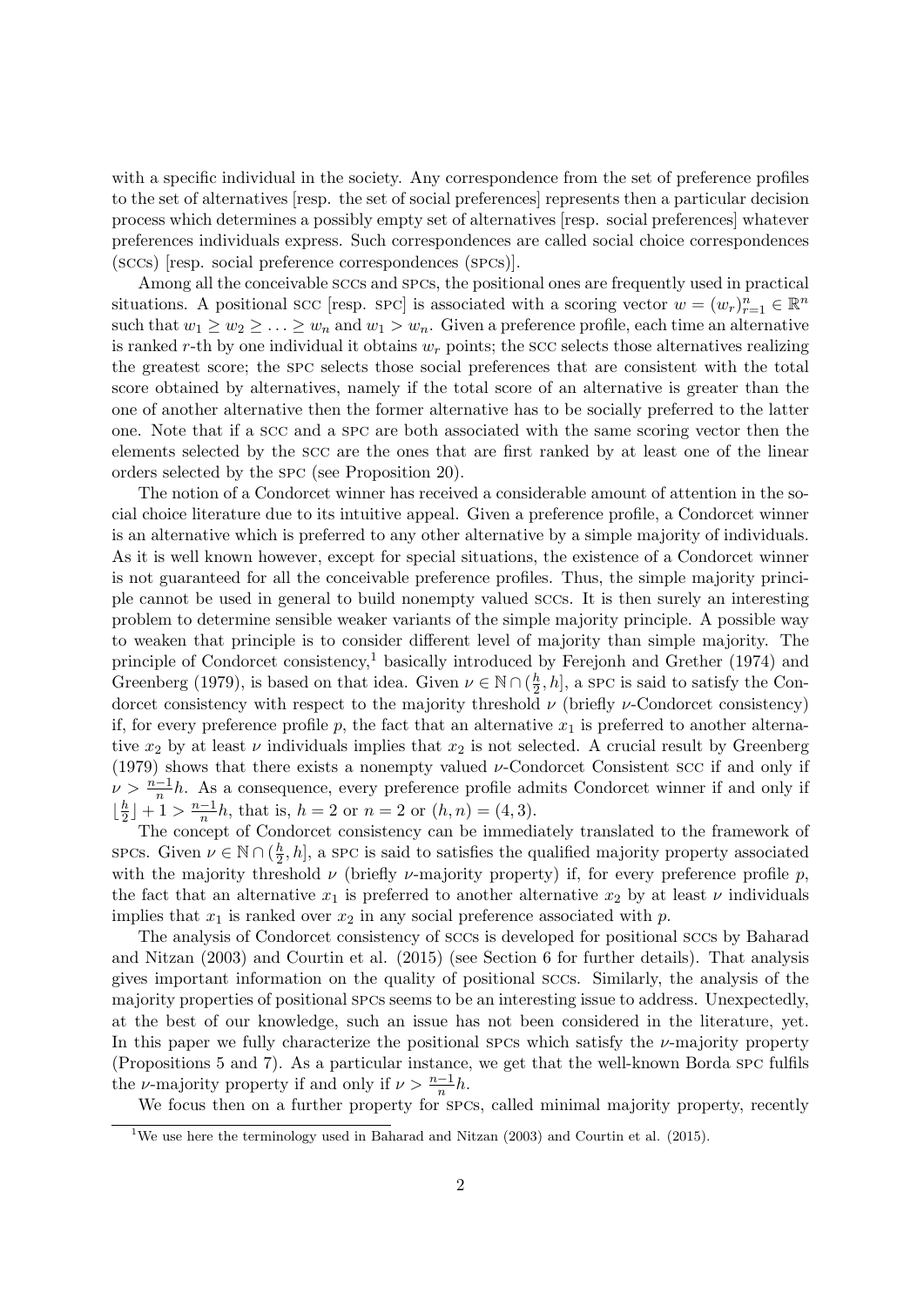introduced by Bubboloni and Gori (2014, 2015). A spc is said to satisfy the minimal majority property if it associates with every preference profile p those social preferences which are consistent with the  $\nu$ -majority property for all majority thresholds  $\nu$  which allow to get at least a social preference. We then characterize the positional spcs which satisfy the minimal majority property (Propositions 9, 10, 12 and 13) showing, in particular, that the Borda spc fulfils the minimal majority property if and only if  $n = 2$  or  $h = 2$  or  $(h, n) = (4, 3)$  (corresponding to those situations where a Condorcet winner always exists).

The last part of the paper is devoted to the evaluation of the probability that some classic positional spcs fulfil the two aforementioned properties by using two well-known assumptions on the individuals' preferences often used for such studies. We believe that studying the probability of the agreement between some well-known spcs and the two considered variants of the majority principle is an important research direction. To the best of our knowledge, our paper can be considered the first to explore such a framework.

The paper is organized as follows. Section 2 describes the basic framework and some preliminary results. Sections 3 and 4 describe our main results regarding the conditions under which a positional spc satisfies the  $\nu$ -majority property and the minimal majority property. Section 5 presents our computational analysis related to the probability of some well-known positional spcs to fulfil the two aforementioned conditions. Section 6 is devoted to some comments on the concept of Condorcet consistency of positional sccs. Finally, the last section presents our conclusions.

## 2 Definitions and preliminary results

Let  $h, n \in \mathbb{N}$  with  $h, n \geq 2$  be fixed throughout the paper,  $H = \{1, \ldots, h\}$  be the set of individuals and  $N = \{1, \ldots, n\}$  be the set of alternatives. A preference relation on N is a linear order on N, namely a complete, transitive and antisymmetric binary relation on N. The set of linear orders on N is denoted by  $\mathcal{L}(N)$ . Given  $q \in \mathcal{L}(N)$  and  $x_1, x_2 \in N$ , we usually write  $x_1 \succ_q x_2$  instead of  $(x_1, x_2) \in q$  and  $x_1 \neq x_2$ , and we define the rank of  $x_1$  at q as rank $_q(x_1) = |\{x \in N : x \succ_q x_1\}| + 1$ . A preference profile is an element of the set  $P = \mathcal{L}(N)^h$ . If  $p \in \mathcal{P}$  and  $i \in H$ , the *i*-th component of p is denoted by  $p_i$  and represents the preferences of individual i. A social preference correspondence (SPC) is a function from  $P$  to the set of the subsets of  $\mathcal{L}(N)$ . A spc F is nonempty valued if, for every  $p \in \mathcal{P}$ ,  $F(p) \neq \emptyset$ . Given two spcs  $F_1$  and  $F_2$ , we say that  $F_1$  is a refinement of  $F_2$  and we write  $F_1 \subseteq F_2$  if, for every  $p \in \mathcal{P}$ ,  $F_1(p) \subseteq F_2(p)$ . We write  $F_1 \nsubseteq F_2$  otherwise.

Let  $\nu \in \mathbb{N} \cap (\frac{h}{2})$  $(\frac{h}{2}, h]$  be a majority threshold. Given  $p \in \mathcal{P}$  and  $x_1, x_2 \in N$ , we write  $x_1 \succ^p_{\nu} x_2$ if  $|\{i \in H : x_1 \succ_{p_i} x_2\}| \geq \nu$  and  $x_1 \not\succ_{\nu}^p x_2$  otherwise. The  $\nu$ -majority SPC, denoted by  $M_{\nu}$ , is defined, for every  $p \in \mathcal{P}$ , as

$$
M_{\nu}(p) = \{q \in \mathcal{L}(N) : \forall x_1, x_2 \in N, x_1 \succ_{\nu}^p x_2 \text{ implies } x_1 \succ_q x_2\}.
$$

It is known that  $M_{\nu}$  is nonempty valued if and only if  $\nu > \frac{n-1}{n}h$  (see, for instance, Propositions 6 and 7 in Bubboloni and Gori, 2014). Given a spc  $F$ , we say that  $F$  satisfies the  $\nu$ -majority property if  $F \subseteq M_{\nu}$ . As a consequence, if  $\nu \leq \frac{n-1}{n}h$  and F is nonempty valued, then  $F \nsubseteq M_{\nu}$ . Note also that if  $\nu, \nu' \in \mathbb{N} \cap (\frac{h}{2})$  $\frac{h}{2}, h$  with  $\nu \leq \nu'$ , then  $M_{\nu} \subseteq M_{\nu'}$ . Thus, if F satisfies the  $\nu$ -majority property, then it satisfies the  $\nu'$ -majority property as well.

For every  $p \in \mathcal{P}$ , it is well defined the number

$$
\nu(p) = \min\{\nu \in \mathbb{N} \cap (\frac{h}{2}, h] : M_{\nu}(p) \neq \varnothing\},\
$$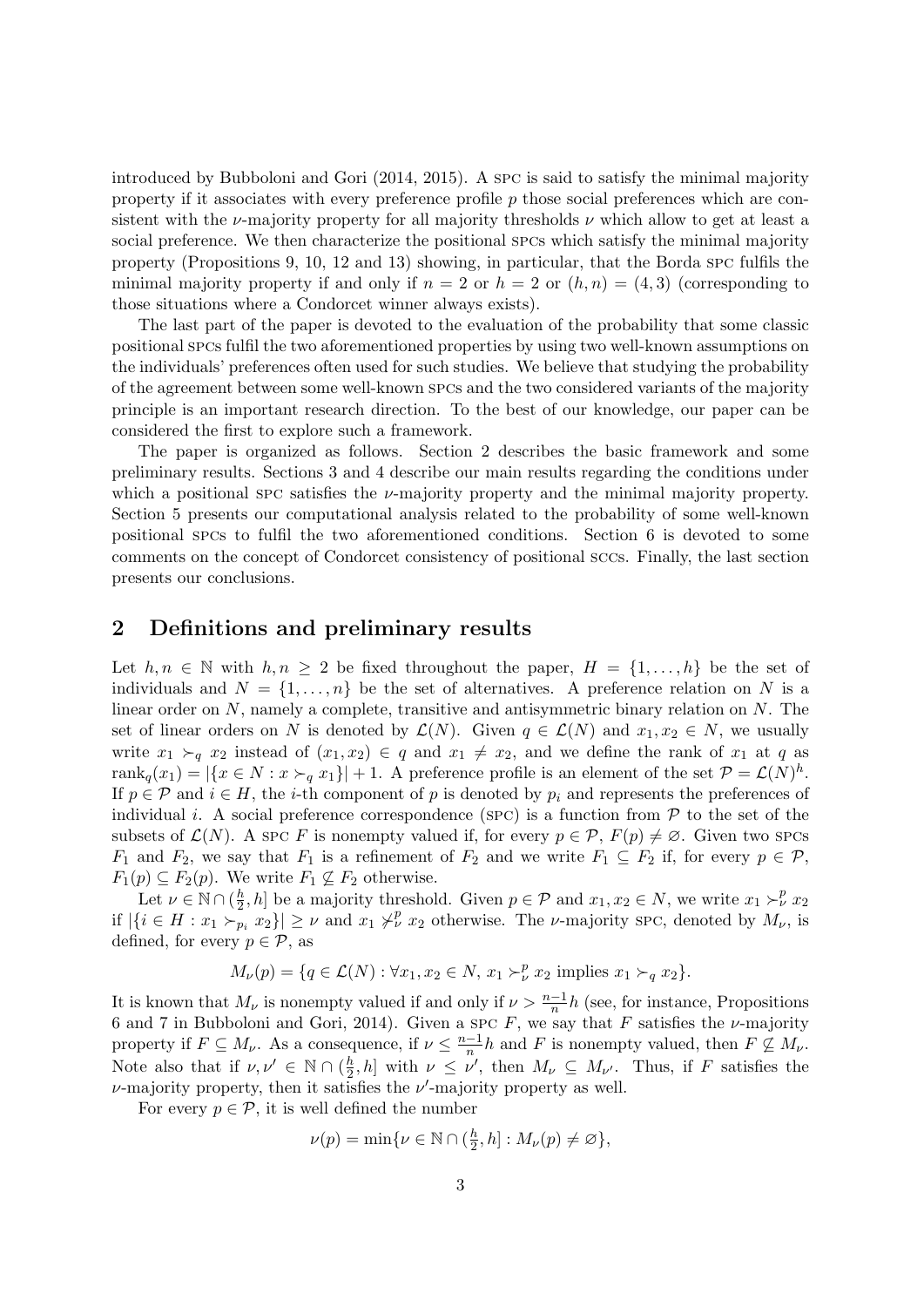called minimal majority threshold. The minimal majority spc, denoted by  $M$ , is defined, for every  $p \in \mathcal{P}$ , as  $M(p) = M_{\nu(p)}(p)$ . Of course, M is nonempty valued and  $M \subseteq M_{\nu}$  for all  $\nu > \frac{n-1}{n}h$ . Given a spc F, we say that F satisfies the minimal majority property if  $F \subseteq M$ .

Consider now the set

$$
\mathfrak{W} = \{ w = (w_r)_{r=1}^n \in \mathbb{R}^n : w_1 \ge w_2 \ldots \ge w_n, w_1 > w_n \},
$$

whose elements are called scoring vectors, and let  $\Gamma : \mathfrak{W} \to \mathbb{R}$  and  $\gamma : \mathfrak{W} \to \mathbb{R}$  be defined, for every  $w \in \mathfrak{W}$ , as

$$
\Gamma(w) = w_1 - w_n, \quad \gamma(w) = \min_{r \in \{1, \dots, n-1\}} w_r - w_{r+1}.
$$

Fixed  $w \in \mathfrak{W}$ , the scoring function associated with w is the function  $s_w : \mathcal{P} \times N \to \mathbb{R}$  defined, for every  $p \in \mathcal{P}$  and  $x \in N$ , as

$$
s_w(p,x) = \sum_{i \in H} w_{\text{rank}_{p_i}(x)};
$$

the positional spc associated with w, denoted by  $F_w$ , is defined, for every  $p \in \mathcal{P}$ , as

$$
F_w(p) = \{ q \in \mathcal{L}(N) : \forall x_1, x_2 \in N, s_w(p, x_1) > s_w(p, x_2) \text{ implies } x_1 \succ_q x_2 \}.
$$

Consider now  $w^b = (w_r^b)_{r=1}^n \in \mathfrak{W}$  defined, for every  $r \in \{1, \ldots, n\}$ , as  $w_r^b = n - r$ . The vector  $w<sup>b</sup>$  is called Borda scoring vector and the corresponding positional SPC is called Borda SPC. Note that  $\Gamma(w^b) = n - 1$  and  $\gamma(w^b) = 1$ .

The next proposition shows the simple argument needed to prove that, for every  $w \in \mathfrak{W}$ ,  $F_w$  is nonempty valued.

**Proposition 1.** Let  $w \in \mathfrak{W}$  and  $p \in \mathcal{P}$ . Then  $F_w(p) \neq \emptyset$ .

*Proof.* Let  $s_w(p, N) = \{s_w(p, x) \in \mathbb{R} : x \in N\}$  and, for every  $t \in s_w(p, N)$ ,  $N_w(p, t) = \{x \in N : x \in N\}$  $s_w(p,x) = t$ . Note that  $\{N_w(p,t)\}_{t \in s_w(p,N)}$  is a partition of N. For every  $t \in s_w(p,N)$ , pick any bijective function  $\omega_t : N_w(p, t) \to \{1, \ldots, |N_w(p, t)|\}$ . A simple check shows that

$$
q^* = \{(x, y) \in N^2 : s_w(p, x) - s_w(p, y) > 0\} \cup \bigcup_{t \in s_w(p, N)} \{(x, y) \in N_w(p, t)^2 : \omega_t(x) \le \omega_t(y)\} \tag{1}
$$

is an element of  $F_w(p)$ .

In fact, later on in the paper, we need the following more general version of Proposition 1.

**Proposition 2.** Let  $w \in \mathfrak{W}$  and  $p \in \mathcal{P}$ . Consider k distinct  $x_1, \ldots, x_k \in N$  with  $1 \leq k \leq n$ and assume that, for every  $i_1, i_2 \in \{1, \ldots, k\}$  with  $i_1 < i_2$ ,  $s_w(p, x_{i_1}) \geq s_w(p, x_{i_2})$ . Then there *exists*  $q^*$  ∈  $F_w(p)$  such that, for every  $i_1, i_2$  ∈ {1, ..., k} with  $i_1 < i_2$ ,  $x_{i_1} >_{q^*} x_{i_2}$ .

*Proof.* We refer to the notation introduced in the proof of Proposition 1. Let  $r = |\{s(p, x_i) \in \mathbb{R} :$  $i \in \{1, ..., k\}\}\]$  and  $\{t_j\}_{j=1}^r = \{s(p, x_i) \in \mathbb{R} : i \in \{1, ..., k\}\}\subseteq s_w(p, N)$ . For every  $t \in \{t_j\}_{j=1}^r$ , consider the nonempty set  $I(t) = \{i \in \{1, ..., k\} : s_w(p, x_i) = t\}$  and note that  $\emptyset \neq \{x_i\}_{i \in I(t)} \subseteq$  $N_w(p,t)$ , so that there exists a bijective function  $\omega_t : N_w(p,t) \to \{1, \ldots, |N_w(p,t)|\}$  such that  $\omega_t(x_{i_1}) < \omega_t(x_{i_2})$  for all  $i_1, i_2 \in I(t)$  with  $i_1 < i_2$ . For every  $t \in s_w(p, N) \setminus \{t_j\}_{j=1}^r$ , pick any bijective function  $\omega_t : N_w(p, t) \to \{1, ..., |N_w(p, t)|\}$ . A simple check shows that  $q^*$  built as in (1) fulfils the desired properties.  $\Box$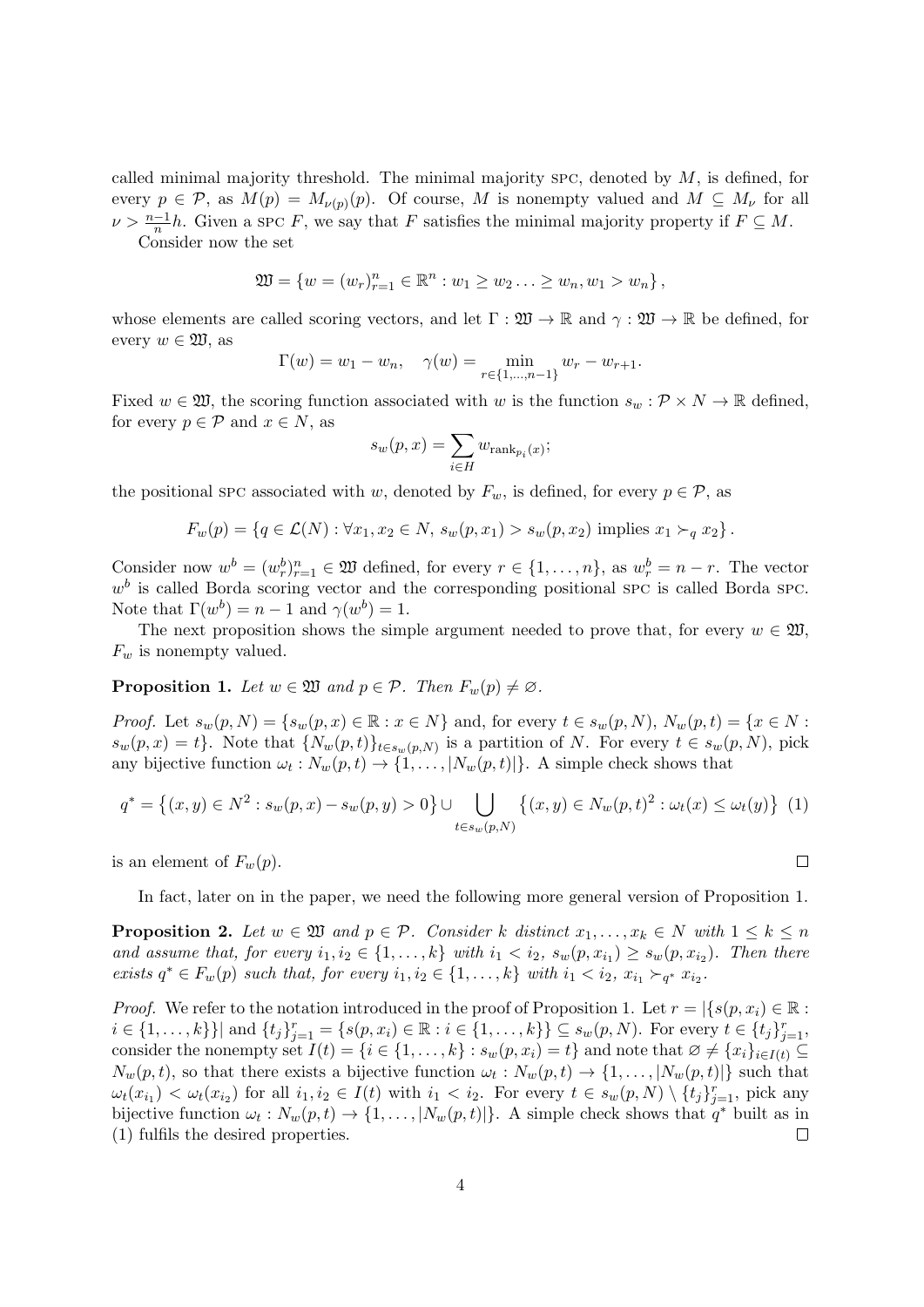We complete the section with two simple but useful lemmata.

**Lemma 3.** Let  $w \in \mathfrak{W}$ . Then  $\frac{\Gamma(w)}{n-1} \geq \gamma(w)$ .

*Proof.* Assume by contradiction that  $\frac{\Gamma(w)}{n-1} < \gamma(w)$ , that is,

$$
\frac{w_1 - w_n}{n - 1} < \min_{r \in \{1, \dots, n-1\}} w_r - w_{r+1}.
$$

Then, for every  $r \in \{1, \ldots, n-1\}$ , we have that  $\frac{w_1 - w_n}{n-1} < w_r - w_{r+1}$ . As a consequence, we get

$$
w_1 - w_n = \sum_{r=1}^{n-1} \frac{w_1 - w_n}{n-1} < \sum_{r=1}^{n-1} w_r - w_{r+1} = w_1 - w_n
$$

and the contradiction is found.

**Lemma 4.** Let  $\nu \in \mathbb{N} \cap (\frac{h}{2})$  $\frac{h}{2}, h$ ,  $w \in \mathfrak{W}, p \in \mathcal{P}$  and  $x_1, x_2 \in N$ . If  $x_1 \succ^p_\nu x_2$ , then

$$
s_w(p, x_1) - s_w(p, x_2) \ge (\Gamma(w) + \gamma(w))\nu - \Gamma(w)h.
$$

*Proof.* Assume  $x_1 \succ^p_{\nu} x_2$  and define  $H_1 = \{i \in H : x_1 \succ_{p_i} x_2\}$  and  $H_2 = \{i \in H : x_2 \succ_{p_i} x_1\}.$ Note that  $H_1 \cap H_2 = \emptyset$ ,  $H_1 \cup H_2 = H$ ,  $|H_1| \geq \nu$  and  $|H_2| \leq h - \nu$ . Then we have that

$$
s_w(p, x_1) - s_w(p, x_2) = \sum_{i \in H} \left( w_{\text{rank}_{p_i}(x_1)} - w_{\text{rank}_{p_i}(x_2)} \right)
$$
  
= 
$$
\sum_{i \in H_1} \left( w_{\text{rank}_{p_i}(x_1)} - w_{\text{rank}_{p_i}(x_2)} \right) - \sum_{i \in H_2} \left( w_{\text{rank}_{p_i}(x_2)} - w_{\text{rank}_{p_i}(x_1)} \right)
$$
  

$$
\geq |H_1|\gamma(w) - |H_2|\Gamma(w) \geq \nu\gamma(w) - (h - \nu)\Gamma(w) = \nu(\Gamma(w) + \gamma(w)) - h\Gamma(w)
$$

and the proof is complete.

## 3 Positional spcs and the  $\nu$ -majority property

The next proposition states conditions on the scoring vector w and the majority threshold  $\nu$ that are sufficient to make the positional spc associated with w satisfy the  $\nu$ -majority property.

Proposition 5. Let  $\nu\in\mathbb{N}\cap(\frac{h}{2})$  $\frac{h}{2}$ , h] and  $w \in \mathfrak{W}$ . If  $\nu > \frac{\Gamma(w)}{\Gamma(w)+\gamma(w)}h$ , then  $F_w \subseteq M_{\nu}$ .

*Proof.* Let  $p \in \mathcal{P}$  and consider  $q \in F_w(p)$ . We have to show that  $q \in M_{\nu}(p)$ . In other words, we have to prove that, for every  $x_1, x_2 \in N$ , if  $x_1 \succ^p_\nu x_2$ , then  $x_1 \succ_q x_2$ . Consider then  $x_1, x_2 \in N$ such that  $x_1 \succ^p_\nu x_2$ . Using Lemma 4 and since  $\nu > \frac{\Gamma(w)}{\Gamma(w) + \gamma(w)} h$ , we get

$$
s_w(p, x_1) - s_w(p, x_2) \ge \nu(\Gamma(w) + \gamma(w)) - h\Gamma(w) > 0.
$$

Then, as  $q \in F_w(p)$ , we deduce  $x_1 \succ_q x_2$ .

Observe that if  $n = 2$ , then, for every  $\nu \in \mathbb{N} \cap (\frac{h}{2})$  $\left[\frac{h}{2}, h\right]$  and  $w \in \mathfrak{W}$ , we have that  $F_w \subseteq M_\nu$ since  $\frac{\Gamma(w)}{\Gamma(w)+\gamma(w)}=\frac{1}{2}$  $rac{1}{2}$ .

Proposition 5 implies the following interesting result.

 $\Box$ 

 $\Box$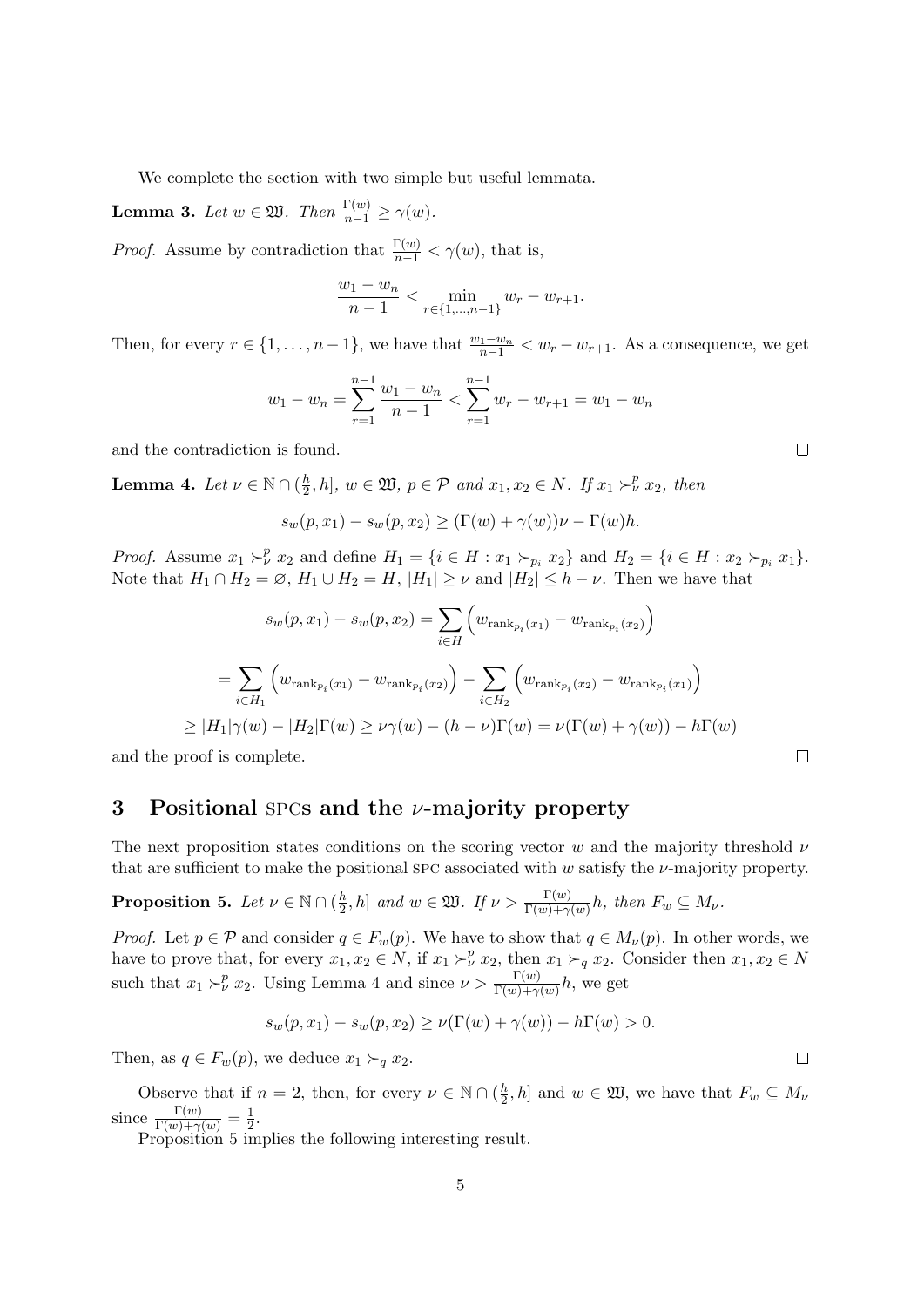**Corollary 6.** Let  $\nu \in \mathbb{N} \cap (\frac{h}{2})$  $\frac{h}{2}$ , h]. Then the three following conditions are equivalent:

(i)  $M_{\nu}$  is nonempty valued;

$$
(ii) \ \nu > \frac{n-1}{n}h;
$$

(iii)  $F_{w^b} \subseteq M_{\nu}$ .

*Proof.* By Proposition 7 in Bubboloni and Gori (2014) we know that  $(i)$  implies  $(ii)$ . Since

$$
\frac{\Gamma(w^b)}{\Gamma(w^b) + \gamma(w^b)} h = \frac{n-1}{n}h,\tag{2}
$$

by Proposition 5 we get that (ii) implies (iii). Finally, since Proposition 1 guarantees that  $F_{w^b}$ is nonempty valued,  $(iii)$  trivially implies  $(i)$ .  $\Box$ 

It is worth noting that Corollary 6 implies that, among all the positional spcs, the Borda one satisfies the strongest possible version of the  $\nu$ -majority property or, in other words, it satisfies the  $\nu$ -majority property for the largest possible set of majority thresholds. Note also that the structure of the proof of Corollary 6 allows to deduce that the inequality  $\nu > \frac{n-1}{n}h$ implies that  $M_{\nu}$  is nonempty valued by means of some simple properties of the Borda SPC, that is, (2) and Propositions 1 and 5. That provides an alternative proof of Proposition 6 in Bubboloni and Gori (2014) (see also Can and Storcken, 2013, Example 4).

The next proposition allows to completely characterize those positional spcs satisfying the  $\nu$ -majority property. Indeed, it shows that the condition on w and  $\nu$  found in Proposition 5 is also necessary to make the positional spc associated with w fulfil the  $\nu$ -majority property.

#### Proposition 7. Let  $\nu\in\mathbb{N}\cap(\frac{h}{2})$  $\frac{h}{2}$ , h] and  $w \in \mathfrak{W}$ . If  $F_w \subseteq M_\nu$ , then  $\nu > \frac{\Gamma(w)}{\Gamma(w)+\gamma(w)}h$ .

*Proof.* Assume by contradiction  $\nu \leq \frac{\Gamma(w)}{\Gamma(w)+\gamma}$  $\frac{\Gamma(w)}{\Gamma(w)+\gamma(w)}h$ . Consider  $\hat{r} \in \{1,\ldots,n-1\}$  such that  $w_{\hat{r}}$  $w_{\hat{r}+1} = \gamma(w)$ ;  $q_\alpha \in \mathcal{L}(N)$  such that, for every  $x, y \in N$ ,  $x < y$  (as numbers) implies  $x \succ_{q_\alpha} y$ ;  $q_{\beta} \in \mathcal{L}(N)$  such that  $\text{rank}_{q_{\beta}}(\hat{r}) = n$  and  $\text{rank}_{q_{\beta}}(\hat{r}+1) = 1$ ;  $p \in \mathcal{P}$  such that  $p_i = q_{\alpha}$  for all  $i \in \{1, \ldots, \nu\}$ , and  $p_i = q_\beta$  for all  $i \in \{\nu + 1, \ldots, h\}$ . Since, for every  $x, y \in N$  with  $x < y$ , we have that  $x \succ^p_{\nu} y$ , then  $M_{\nu}(p) = \{q_{\alpha}\}\.$  Note that

$$
s_w(p, \hat{r}) - s_w(p, \hat{r} + 1) = \nu(w_{\hat{r}} - w_{\hat{r}+1}) - (h - \nu)(w_1 - w_n)
$$
  
=  $\nu \gamma(w) - (h - \nu)\Gamma(w) = (\Gamma(w) + \gamma(w))\nu - \Gamma(w)h.$ 

Since  $\nu \leq \frac{\Gamma(w)}{\Gamma(w)+\gamma}$  $\frac{\Gamma(w)}{\Gamma(w)+\gamma(w)}h$ , we get  $s_w(p,\hat{r})-s_w(p,\hat{r}+1) \leq 0$ . By Proposition 2 there exists  $q^* \in F_w(p)$ such that  $\hat{r} + 1 \succ_{q^*} \hat{r}$ . Then  $q^* \neq q_\alpha$  so that  $F_w \not\subseteq M_\nu$ , a contradiction.

Corollary 8 below shows that if two components of a scoring vector are equal, then the corresponding spc does not fulfil any type of qualified majority property. That is the case, for instance, of the Plurality spc, defined by the scoring vector  $w = (1, 0, \ldots, 0)$ , and of the Antiplurality spc, defined by  $w = (1, \ldots, 1, 0)$ .

**Corollary 8.** Let  $w \in \mathfrak{W}$  be such that  $\gamma(w) = 0$ . Then, for every  $v \in \mathbb{N} \cap (\frac{h}{2})$  $\frac{h}{2}, h$ ,  $F_w \not\subseteq M_{\nu}$ .

*Proof.* Assume by contradiction that there exists  $\nu \in \mathbb{N} \cap (\frac{h}{2})$  $\frac{n}{2}, h$  such that  $F_w \subseteq M_{\nu}$ . Then, by Proposition 7, we get  $\nu > \frac{\Gamma(w)}{\Gamma(w)+\gamma(w)}h = h$ , a contradiction.  $\Box$ 

<sup>&</sup>lt;sup>2</sup>If  $\nu = h$ , then we set  $\{\nu + 1, \ldots, h\} = \emptyset$ .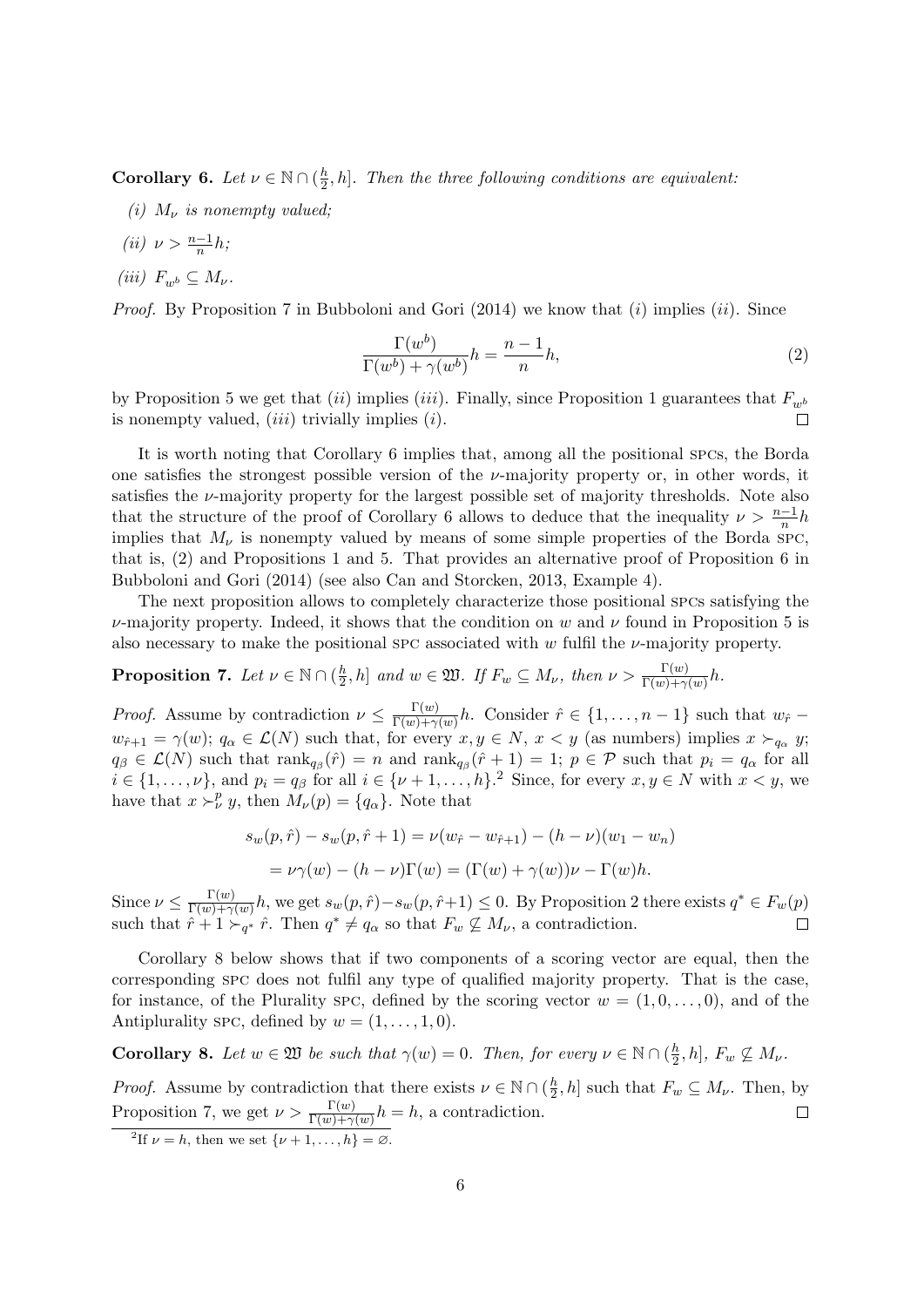### 4 Positional spcs and the minimal majority property

The next propositions fully describe which positional spcs fulfil the minimal majority property. In particular, they imply that the Borda spc satisfies the minimal majority property if and only if  $n = 2$  or  $h = 2$  or  $(h, n) = (4, 3)$ . Recall that, as described in the introduction, those conditions on  $h$  and  $n$  are equivalent to say that the Condorcet winner exists for every preference profile. Moreover, if the Borda spc does not satisfy the minimal majority property, then no positional spc does.

**Proposition 9.** Let  $n = 2$  and let  $\mathcal{L}(N) = \{q_\alpha, q_\beta\}$ , where  $1 \succ_{q_\alpha} 2$  and  $2 \succ_{q_\beta} 1$ . Then, for every  $w \in \mathfrak{W}$ ,

$$
F_w(p) = M(p) = \begin{cases} \{q_\alpha\} & \text{if } |\{i \in H : 1 \succ_{p_i} 2\}| > \frac{h}{2}, \\ \mathcal{L}(N) & \text{if } |\{i \in H : 1 \succ_{p_i} 2\}| = \frac{h}{2}, \\ \{q_\beta\} & \text{if } |\{i \in H : 1 \succ_{p_i} 2\}| < \frac{h}{2}. \end{cases}
$$

Proof. Straightforward.

**Proposition 10.** Let  $h = 2$ . Then, for every  $w \in \mathfrak{W}$ , the two following conditions are equivalent:

- (i)  $F_w \subseteq M$ ;
- (ii)  $w_1 > w_2 > \ldots > w_n$ .

*Proof.* First of all note that, since  $h = 2$ ,  $\mathbb{N} \cap (\frac{h}{2})$  $\left[\frac{h}{2}, h\right] = \{2\}.$  Moreover, due to Corollary 6,  $M_2$ is nonempty valued. As a consequence,  $M = M_2$ . Given now  $w \in \mathfrak{W}$ , we have that (ii) is equivalent to  $\nu > \frac{\Gamma(w)}{\Gamma(w)+\gamma(w)}h$  when  $h = 2$  and  $\nu = 2$ . Then we conclude using Propositions 5 and 7.  $\Box$ 

**Lemma 11.** Let  $h \geq 3$ ,  $n \geq 3$  and  $(h, n) \neq (4, 3)$ . Then  $\lceil \frac{h+1}{2} \rceil$  $\frac{+1}{2}$ ]  $\leq \frac{n-1}{n}h$ .

*Proof.* Assume first h odd so that  $\lceil \frac{h+1}{2} \rceil$  $\frac{+1}{2}$ ] =  $\frac{h+1}{2}$  $\frac{+1}{2}$ . Then we have to show that  $\frac{h+1}{2} \leq \frac{n-1}{n}h$ , that is,  $h \geq \frac{n}{n-1}$  $\frac{n}{n-2}$ . Since  $h \geq 3$  and  $3 \geq \frac{n}{n-2}$  $\frac{n}{n-2}$  for all  $n \geq 3$ ,  $h \geq \frac{n}{n-2}$  $\frac{n}{n-2}$  follows. Assume now h even so that  $\lceil \frac{h+1}{2} \rceil$  $\frac{+1}{2}$ ] =  $\frac{h+2}{2}$  $\frac{+2}{2}$ . Then we have to show that  $\frac{h+2}{2} \leq \frac{n-1}{n}h$ , that is,  $h \geq \frac{2n}{n-1}$  $\frac{2n}{n-2}$ . If  $n=3$ , then  $h \geq 6$  and  $6 = \frac{2n}{n-2}$  which imply  $h \geq \frac{2n}{n-2}$  $\frac{2n}{n-2}$ . If *n* ≥ 4, then *h* ≥ 4 and 4 ≥  $\frac{2n}{n-2}$  which imply  $h \geq \frac{2n}{n-2}$  $\frac{2n}{n-2}$ .

**Proposition 12.** Let  $h \geq 3$ ,  $n \geq 3$  and  $(h, n) \neq (4, 3)$ . Then, for every  $w \in \mathfrak{W}$ ,  $F_w \nsubseteq M$ .

*Proof.* Fix  $w \in \mathfrak{W}$  and define  $\nu_0 = \lceil \frac{h+1}{2} \rceil$  $\frac{+1}{2}$ . Consider  $\hat{r} \in \{1, ..., n-1\}$  such that  $w_{\hat{r}} - w_{\hat{r}+1} =$  $\gamma(w)$ ;  $q_{\alpha} \in \mathcal{L}(N)$  such that, for every  $x, y \in N$ , if  $x < y$  (as numbers), then  $x \succ_{q_{\alpha}} y$ ;  $q_{\beta} \in \mathcal{L}(N)$ such that  $\text{rank}_{q_{\beta}}(\hat{r}) = n$  and  $\text{rank}_{q_{\beta}}(\hat{r} + 1) = 1$ ;  $p \in \mathcal{P}$  such that  $p_i = q_{\alpha}$  for all  $i \in \{1, ..., \nu_0\}$ , and  $p_i = q_\beta$  for all  $i \in \{\nu_0 + 1, \dots, h\}$  (note that  $\nu_0 < h$ ). Since, for every  $x, y \in N$  with  $x < y$ , we have that  $x \succ^p_{\nu_0} y$ , then  $M_{\nu_0}(p) = \{q_\alpha\}$ . As a consequence,  $\nu(p) = \nu_0$  and  $M(p) = M_{\nu_0}(p)$ . Note now that

$$
s_w(p,\hat{r}) - s_w(p,\hat{r}+1) = \nu_0(w_{\hat{r}} - w_{\hat{r}+1}) - (h - \nu_0)(w_1 - w_n) = \nu_0 \gamma(w) - (h - \nu_0)\Gamma(w).
$$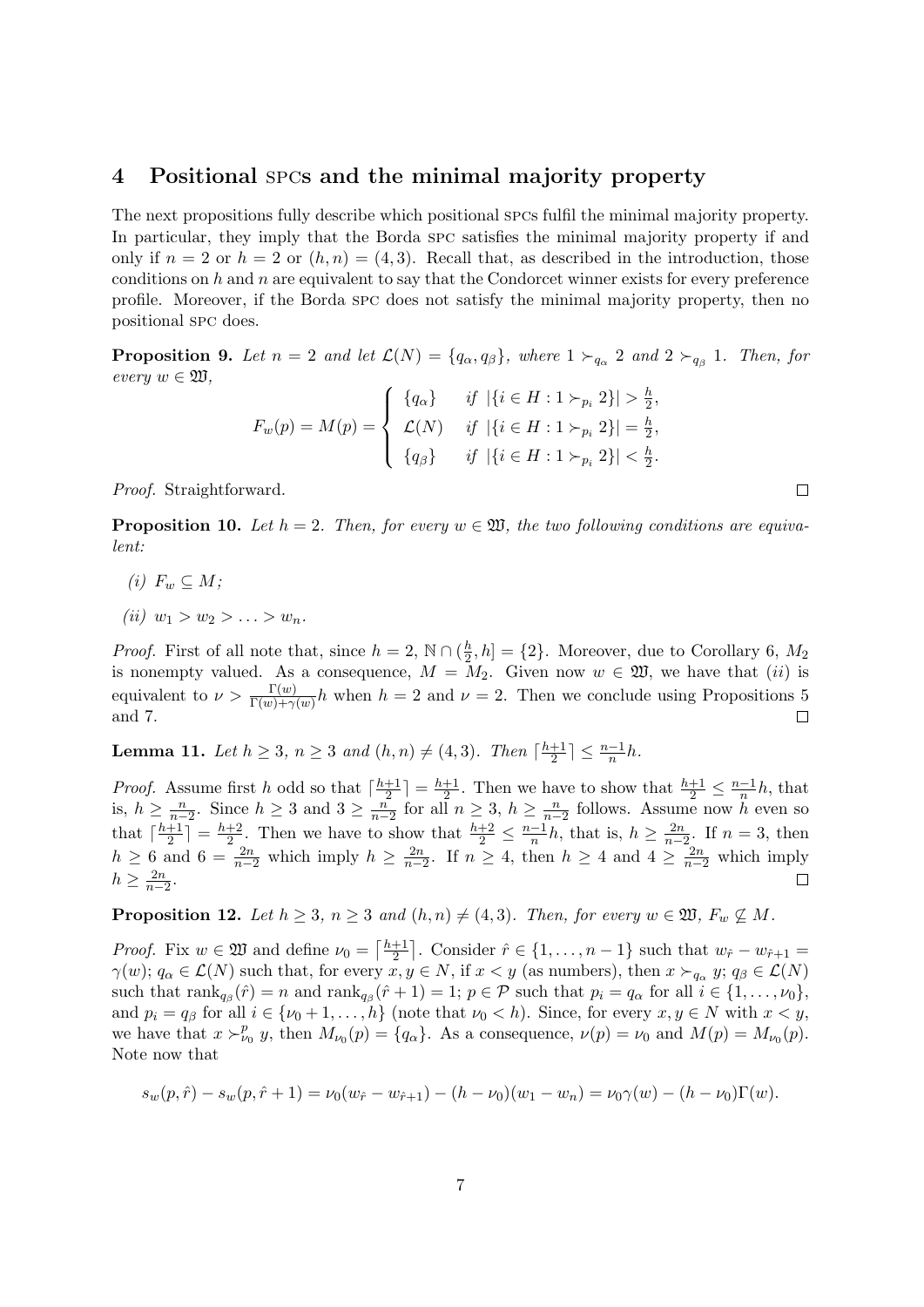By Lemma 11, we have that  $\nu_0 \leq \frac{n-1}{n}h$ , that is,  $\frac{h-\nu_0}{\nu_0} \geq \frac{1}{n-1}$  $\frac{1}{n-1}$ . Using now Lemma 3, we get

$$
\Gamma(w)\frac{h-\nu_0}{\nu_0} \ge \frac{\Gamma(w)}{n-1} \ge \gamma(w),
$$

which implies  $\nu_0\gamma(w) - (h - \nu_0)\Gamma(w) \leq 0$ . Thus,  $s_w(p, \hat{r}) \leq s_w(p, \hat{r} + 1)$  and Proposition 2 implies the existence of  $q^* \in F_w(p)$  such that  $\hat{r} + 1 \succ_{q^*} \hat{r}$ . Then  $q^* \neq q_\alpha$  and  $F_w(p) \not\subseteq M(p)$ . Thus  $F_w \nsubseteq M$ .

**Proposition 13.** Let  $(h, n) = (4, 3)$ . Then, for every  $w \in \mathfrak{W}$ , the two following conditions are equivalent:

- (i)  $F_w \subseteq M$ ;
- (ii)  $3 \min\{w_1 w_2, w_2 w_3\} > w_1 w_3.$

*Proof.* First of all note that  $\mathbb{N} \cap (\frac{h}{2})$  $\frac{h}{2}$ ,  $h$ ] = {3, 4}. Moreover, due to Corollary 6,  $M_3$  is nonempty valued. As a consequence,  $M = M_3$ . Given now  $w \in \mathfrak{W}$ , we have that  $(ii)$  is equivalent to  $\nu > \frac{\Gamma(w)}{\Gamma(w)+\gamma(w)}h$  when  $h = 4$  and  $\nu = 3$ . Then we conclude using Propositions 5 and 7.  $\Box$ 

## 5 Computational results

From the previous results we understand that the Borda spc is the scoring spc which better behaves in relation with the qualified majority principle and the minimal majority principle. For instance, while Corollary 6 shows that the Borda spc is a refinement of  $M_{\nu}$  as soon as  $\nu > \frac{n-1}{n}h$ , there is no possible threshold  $\nu$  for which this is true under other commonly studied SPCs in the literature. In the next sections, our purpose is to measure at which extend the Borda spc performs better than those spcs . Our attention will be restricted to the Plurality spc defined by the scoring vector  $w = (1, 0, \ldots, 0)$  and the Antiplurality spc defined by  $w = (1, \ldots, 1, 0)$ . Our probabilistic results are based on the two major assumptions on the distribution of individual preferences. The first one is called the Impartial Culture (IC) condition which was introduced for the first time in the social choice literature by Guilbaud (1952); it assumes in our framework of linear orderings that each individual independently chooses, with equal likelihood, one of the linear orderings in  $\mathcal{L}(N)$ . Therefore, each preference profile  $p \in \mathcal{L}(N)^h$  occurs with probability  $1/(n!)^h$ . The second assumption is called the Impartial Anonymous Culture (IAC) condition and it was introduced for the first time in the literature of social choice theory by Gehrlein and Fishburn (1976) and Kuga and Nagatani (1974); it assumes in our framework that every voting situation, a vector giving the numbers of individuals who each have a specific linear ordering, occurs with the same probability. Hence, each voting situation  $\tilde{h} = (h_1, h_2, \ldots, h_{n!}),$ where  $h_j$  represents the number of individuals who have the  $j^{th}$  linear ordering, occurs with the probability  $1/{\binom{h+n!-1}{n!-1}}$  $n!-\!1$  . For more details on those and other probabilistic assumptions and their use in social choice theory, the reader may refer to Gehrlein and Lepelley (2011, 2017) and Diss and Merlin (2020).

As mentioned in the introduction, there has been a significant interest over the past three decades in developing representations for the probability of interesting voting events under the two aforementioned assumptions. The most significant part of the research on these probabilities make use of analytical and geometrical techniques in order to obtain exact theoretical probabilities of the studied voting events in the case of three-alternative elections and more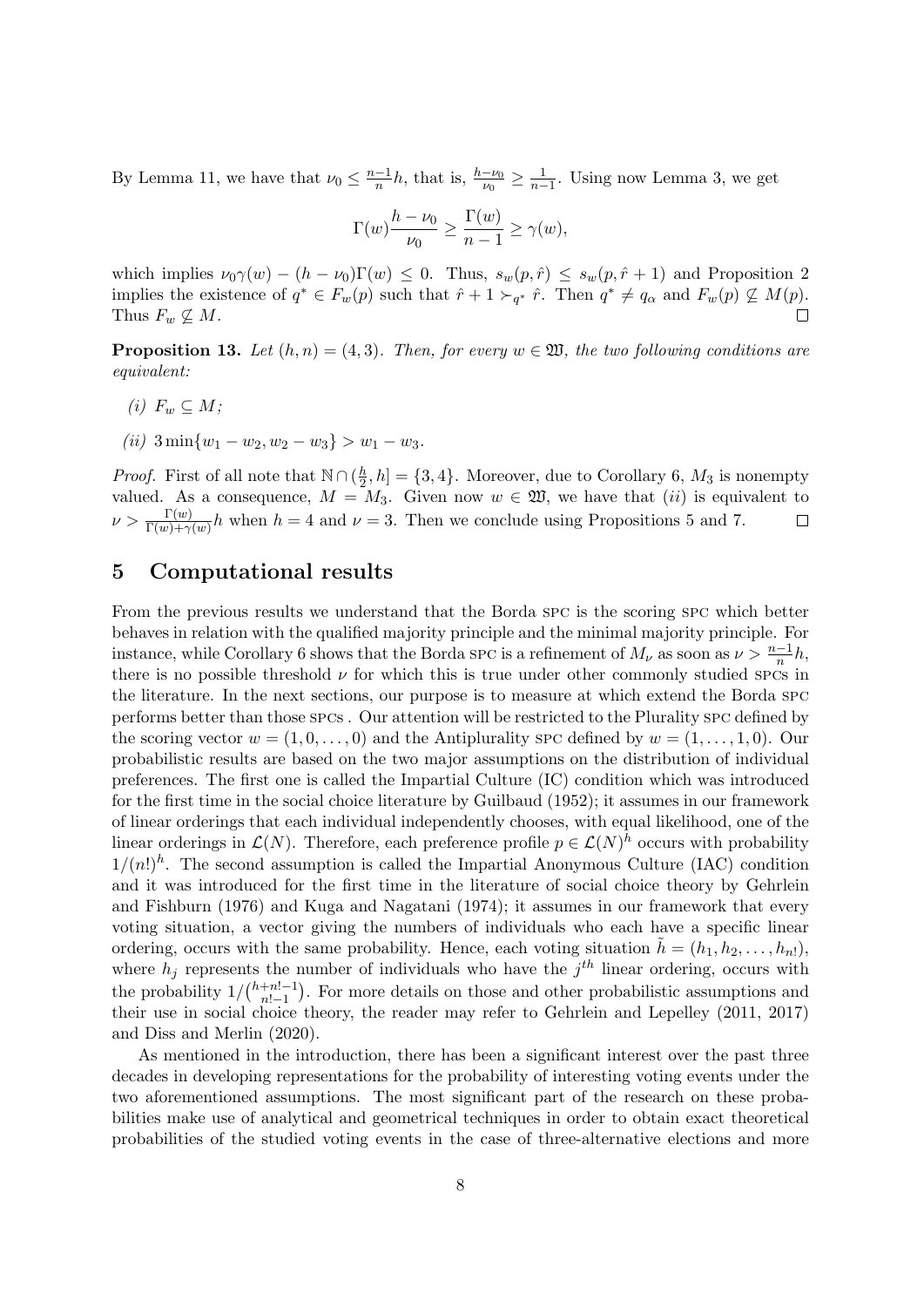recently in the case of four-alternative elections (see, for instance, Brandt et al., 2020a, 2020b; Bruns and Söger, 2015; Bruns et al., 2019; Bubboloni et al., 2020; Diss el al., 2020; vEl Quafdi et al., 2020a, 2020b; Kamwa and Merlin, 2019). However, it turns out that in our framework the implementation of those techniques are difficult to manage. This is due to the fact that studying the probability that a given spc is a refinement of  $M_{\nu}$  (or M) leads to several cases and sub-cases which further complicate the calculations even in three-alternative elections. The codes that we use, and which are described below, give an overview on the complexity of obtaining exact results even in three-alternative elections. This is the reason why we resort to computer (Monte-Carlo) simulations. This also explains why we restrict our attention in this paper to three-alternative and four-alternative elections. We believe however that the considered values of n, h, and  $\nu$  should give us enough information regarding the probability of the inclusion of the outcome of the studied positional spcs in  $M_{\nu}$  or M and how the Borda spc behaves in comparison to the other spcs. As mentioned in the introduction, to the best of our knowledge, the type of probability calculations we consider in this paper are new in the literature of social choice theory.

#### 5.1 Some positional spcs and the  $\nu$ -majority property

Courtin et al. (2015) study the probability that six positional sccs (Borda, Plurality, Antiplurality, Nanson, Coombs, and Hare)<sup>3</sup> satisfy the Condorcet consistency with respect to the majority threshold  $\nu$  under the IAC model. Thus, the analysis that we conduct in this section can be seen as an extension of this paper from the framework of sccs to spcs. Our first concern is the probability of the inclusion of the outcome given by the studied positional spcs in  $M_{\nu}$ . Before presenting our results, we describe hereafter the methodology applied in calculating our estimated probabilities. We take the Borda spc (denoted by  $F_{wb}$ ) as an example but the steps work similarly for the two other considered spcs.

- **Step 1.** Fix the number of individuals h, the number of alternatives n and the value of  $\nu \in$  $(\frac{h}{2})$  $\frac{h}{2}$ , h]. List then all the possible elements of  $\mathcal{L}(N)$ , say  $q_1, q_2, \ldots, q_{n}$ .
- **Step 2.** Under the IC (resp. IAC), randomly generate a preference profile  $p$  (resp. anonymous preference profile p).
- Step 3. Compute the two binary relations

$$
R_{w^{b}} = \{(x, y) \in N^{2} : s_{w^{b}}(p, x) > s_{w^{b}}(p, y)\} \text{ and } R_{\nu} = \{(x, y) \in N^{2} : x \succ_{\nu}^{p} y\}.
$$

Step 4. Check the truth of the following statement:

$$
\forall i \in \{1, \dots n!\}, \text{ if } R_{w^b} \subseteq q_i \text{ then } R_{\nu} \subseteq q_i.
$$

If the statement is true, then  $F_{w^b}(p) \subseteq M_{\nu}(p)$ ; if the statement is false, then  $F_{w^b}(p) \nsubseteq$  $M_{\nu}(p)$ .

Step 5. Iterate Steps 2, 3 and 4 one million times and count the number of cases for which  $F_{w,b}(p) \subseteq M_{\nu}(p)$ . The desired probability is calculated by dividing the previous value on the number of iterations.

<sup>&</sup>lt;sup>3</sup>The Nanson, Coombs and Hare sccs are three special cases of sequential positional sccs based respectively on the scores of Borda, Antiplurality, and Plurality where alternatives are successively removed in a multi-stage process until a winner is found.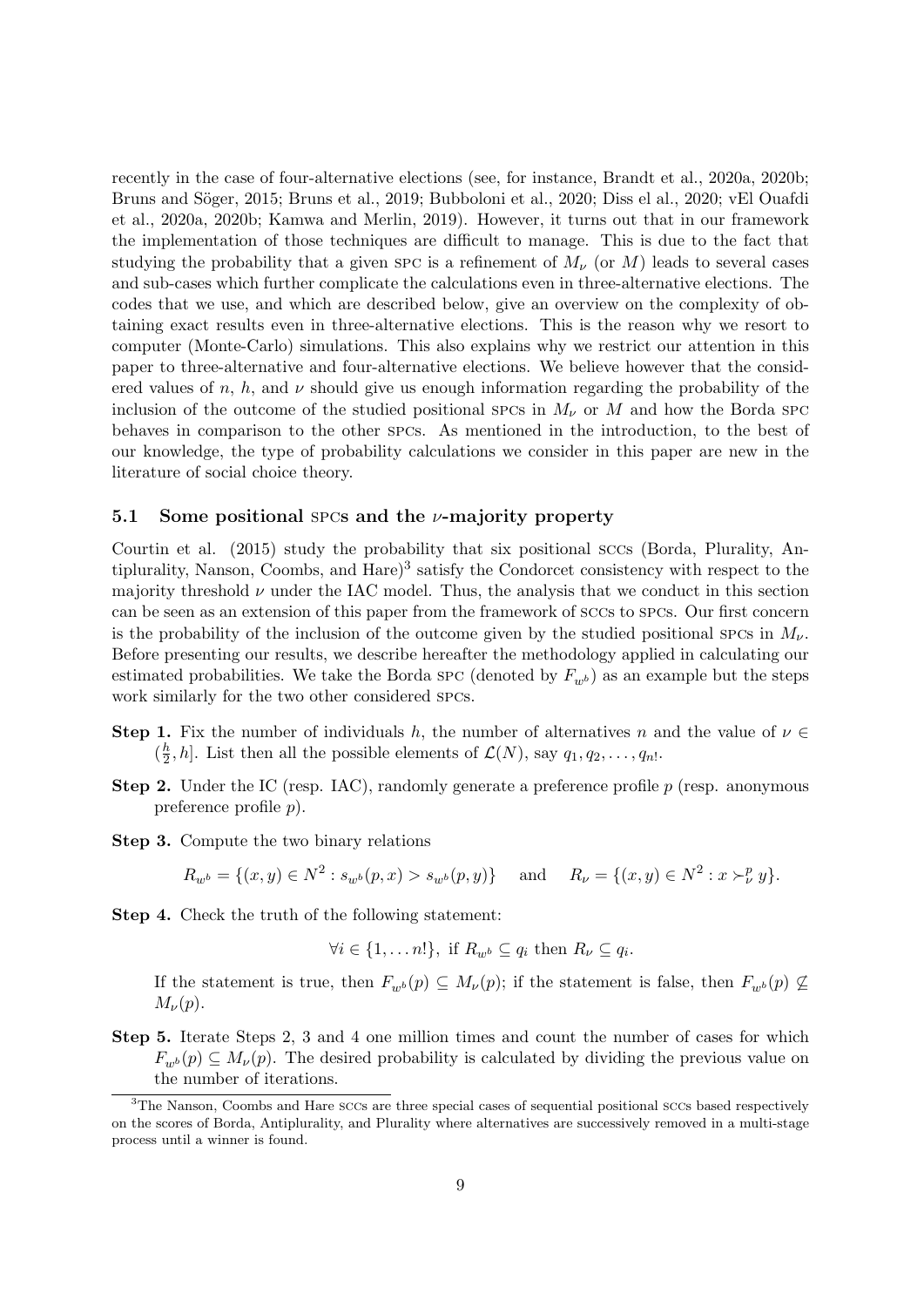Our results are provided in Tables 1 to 12 (see the Appendix).<sup>4</sup> The results should be read following the parity of  $h$ . Indeed, differences between our results for odd numbers and even numbers of individuals are expected since all the considered spcs encounter much more ties between alternatives with even numbers of individuals than with odd numbers. Note that the parity of h has significant consequences on the probability of voting events in general; this effect decreases for larger electorates since the probability that a tie is observed between two or more alternatives approaches zero when  $h$  tends to infinity. As noticed before, the considered cases of h and  $\nu$  should give us enough information for comments. From Table 1, for instance, we can deduce that if there are 9 individuals and 3 alternatives, the Borda spc selects an outcome consistent with the 5-majority rule with a probability of 0.7017, an outcome consistent with the 6-majority rule with a probability of 0.9922, and (from Corollary 6) an outcome consistent with the (7,8,9)-majority rule with a probability of 1. Recall that, as a consequence of Corollary 8, we know that for all the possible values of  $\nu$  there is a profile p such that the outcome obtained under the Plurality/Antiplurality spc is not a subset of  $M_{\nu}(p)$ . Then, it is interesting to consider all the values of  $\nu$  in  $(\frac{h}{2}, h]$  as the probability is theoretically less than 1, i.e., we do not consider only values smaller than  $\frac{n-1}{n}h$  as it could be the case for the Borda spc. However, it is found that the probabilities obtained under the three spcs converge to 1.0000 for a value of v roughly around  $60\% - 65\%$  of h particularly when h increases. Our results also show very rapid convergence under the Borda spc in comparison to the two other spcs. Moreover, it is shown that our probabilities approach the value 1.0000 much faster with IC than with IAC.

Most importantly, our results clearly show that, over the entire range for all parameters  $n$ , h, and  $\nu$ , the Borda spc performs always better than the Plurality spc and the Antiplurality spc which both would be expected to behave in the same way under IC and IAC. Indeed, taking into account the small differences in terms of the estimated probabilities of the two spcs, it is not clear which positional spc does better than the other. Note finally that the difference between the performance of Borda spc and the two other spcs is generally more important under IC than IAC, particularly when h increases.

#### 5.2 Some positional spcs and the minimal majority property

Our second objective is the probability of the inclusion of the outcome obtained under some positional spcs in M. We also describe the methodology that we use in estimating our probabilities since it is slightly different than the one that we used in Subsection 5.1. We again take the Borda spc (denoted by  $F_{w^b}$ ) as an example.

- **Step 1.** Fix the number of individuals h and the number of alternatives n. List then all the possible elements of  $\mathcal{L}(N)$ , say  $q_1, q_2, \ldots, q_n$ .
- **Step 2.** Under the IC (resp. IAC), randomly generate a preference profile  $p$  (resp. anonymous preference profile p).

**Step 3.** Compute the binary relation  $R_{w^b} = \{(x, y) \in N^2 : s_{w^b}(p, x) > s_{w^b}(p, y)\}.$ 

**Step 4.** Set  $\nu = \lfloor \frac{h}{2} \rfloor$  $\frac{h}{2}$  | + 1 (that is, the smallest integer value in  $(\frac{h}{2}, h]$ ) and operate as follows:

<sup>&</sup>lt;sup>4</sup>Note that in those tables the probability values 1 and 1.0000 have different meanings. The first one corresponds to an exact value while the second one is obtained using our simulation method. Thus, the value 1 referred to a certain property means that one of our theoretical results can be applied and that such a property is then true.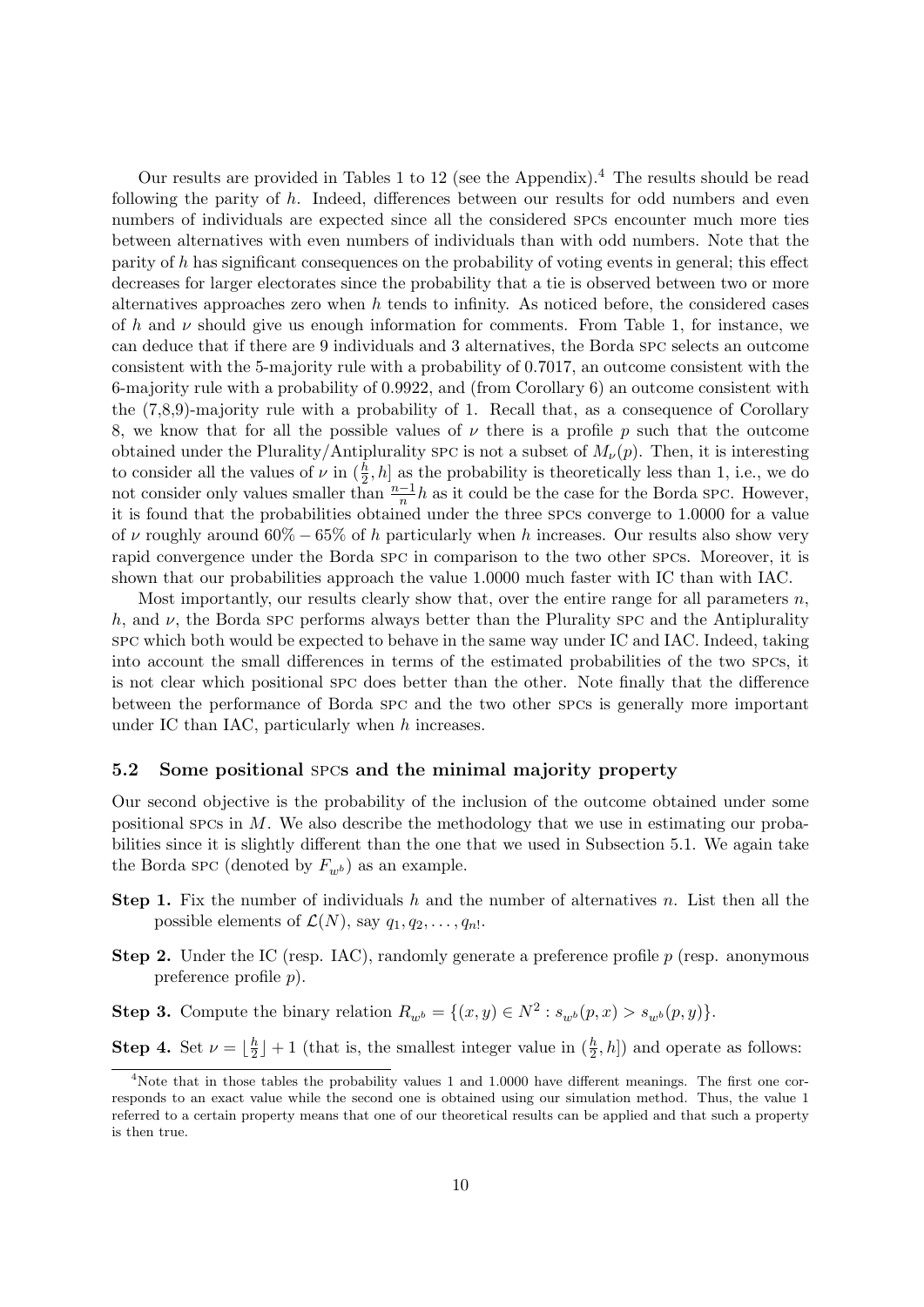Step 4.1. Compute  $R_{\nu} = \{(x, y) \in N^2 : x \succ_{\nu}^p y\}.$ 

Step 4.2. If  $R_{\nu}$  does not contain a cycle, then define  $R = R_{\nu}$  and go to Step 5; Step 4.3. If  $R_{\nu}$  contains a cycle, then set  $\nu = \nu + 1$  and go to Step 4.1.

Step 5. Check the truth of the following statement:

$$
\forall i \in \{1, \dots n!\}, \text{ if } R_{w^b} \subseteq q_i \text{ then } R \subseteq q_i.
$$

If the statement is true, then  $F_{w^b}(p) \subseteq M(p)$ ; if the statement is false, then  $F_{w^b}(p) \nsubseteq$  $M(p).$ 

**Step 6.** Iterate Steps 2 to 5 one million times and count the number of cases for which  $F_{wb} (p) \subseteq$  $M(p)$ . The desired probability is calculated by dividing the previous value on the number of iterations.

Tables 13 and 14 (see the Appendix) show computed values of the probability that  $F_w \subseteq M$ for three-alternative and four-alternative elections under both the IC and IAC assumptions for various values of  $h$  and  $n$  under the three considered positional spcs. Some remarks emerge from these tables.

First, our results should again be read following the parity of h which affects our results. When h increases with the same parity we observe that the probability that  $F_w \subseteq M$  is generally vanishing when the number of individuals  $h$  increases, except some values of  $h$  where the probability could increase when  $h$  increases.

Second, our results also show very different behaviours of the three considered positional spcs. The probability that  $F_w(p) \subseteq M(p)$  strongly varies for different spcs with particular emphasis on the superiority of Borda spc. It clearly exhibits the best behaviour of the spcs studied, with probabilities of up to 100% for some particular values of h, and with 79% under IAC and  $77\%$  under IC with  $10^6$  individuals and three alternatives. It also seems that the convergence of the probability to its limiting value is much faster for Borda spc than the two other spcs.

Third, when the number of alternatives increases from three to four, the relative behaviour of the three considered positional spcs remains vastly unchanged with probabilities decreasing for the three spcs. The Plurality and Antiplurality spcs are quite non robust to the minimal majority property when h and n increases, with only about  $9\%$  occurrence probability for  $h = 10^6$  and  $n = 4$ .

### 6 Some remarks on the Condorcet consistency

The important papers by Ferejonh and Grether (1974) and Greenberg (1979) suggest two different versions of the Condorcet consistency principle for sccs as well as of the qualified majority principle for spcs, depending on the nature of the majority threshold. According to Ferejonh and Grether (1974), the majority threshold is to be thought as an element of the set  $(\frac{1}{2})$  $\frac{1}{2}$ , 1], interpreted as a percentage of individuals; according to Greenberg (1979), the majority threshold is instead an integer in the set  $(\frac{h}{2}, h]$ , representing a specific number of individuals. A careful discussion about the different definitions of Condorcet consistency is proposed in the next sections. That analysis allows to correct some errors present in the literature.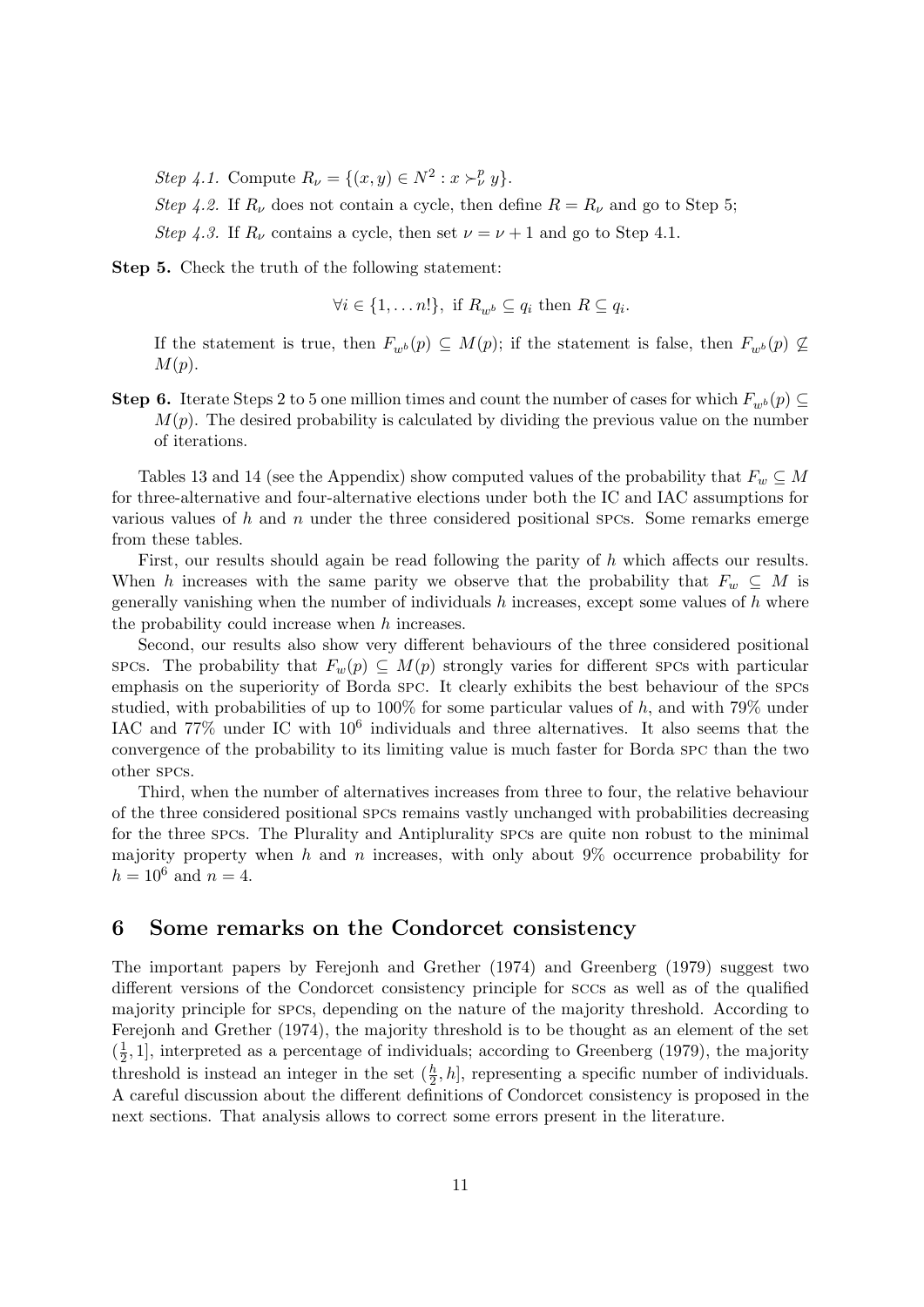#### 6.1 A comparison between two different definitions

A social choice correspondence scc is a function from  $P$  to the set of subsets of N. A scc f is nonempty valued if, for every  $p \in \mathcal{P}$ ,  $f(p) \neq \emptyset$ . Given two sccs  $f_1$  and  $f_2$  we say that  $f_1$  is a refinement of  $f_2$  and we write  $f_1 \subseteq f_2$  if, for every  $p \in \mathcal{P}$ ,  $f_1(p) \subseteq f_2(p)$ . For every  $\alpha \in (\frac{1}{2})$  $\frac{1}{2}, 1]$ and  $\nu \in \mathbb{N} \cap (\frac{h}{2})$  $\frac{h}{2}$ , h, let  $c_{\alpha}$  and  $m_{\nu}$  be sccs defined, for every  $p \in \mathcal{P}$ , as

$$
c_{\alpha}(p) = \{x \in N : \forall y \in N, |\{i \in H : y \succ_{p_i} x\}| < \alpha h\},\
$$

$$
m_{\nu}(p) = \{x \in N : \forall y \in N, |\{i \in H : y \succ_{p_i} x\}| < \nu\}.
$$

Given  $\alpha \in (\frac{1}{2})$  $\frac{1}{2}$ , 1], we say that a SCC f is  $\alpha$ -Condorcet consistent if  $f \subseteq c_{\alpha}$ ; given  $\nu \in \mathbb{N} \cap (\frac{h}{2})$  $\frac{h}{2}, h],$ we say that a scc f is v-Condorcet consistent if  $f \subseteq m_{\nu}$ . The definition of  $\alpha$ -Condorcet consistency is in line with Ferejonh and Grether (1974) and Baharad and Nitzan (2003) and it is the one used by Courtin et al.  $(2015)$ ; the definition of  $\nu$ -Condorcet consistency, which is the one presented in the introduction, is instead in line with Greenberg (1979). Those definitions are formally different but clearly strictly related. Our purpose is to well understand the link between them.

Proposition 14. Let  $\alpha \in (\frac{1}{2})$  $\frac{1}{2}$ , 1]. Then  $\lceil \alpha h \rceil \in \mathbb{N} \cap (\frac{h}{2})$  $\frac{h}{2}$ , h] and  $c_{\alpha} = m_{\lceil \alpha h \rceil}$ .

*Proof.* Of course,  $\lceil \alpha h \rceil \in \left(\frac{h}{2}\right)$  $\frac{h}{2}$ , h]. Observe first that if  $\beta \in \mathbb{R}$  and  $k \in \mathbb{Z}$ , then  $k < \beta$  if and only if  $k < \lceil \beta \rceil$ . Indeed, if  $k < \beta$ , then  $k < \lceil \beta \rceil$  since  $\beta \leq \lceil \beta \rceil$ . If instead  $k \geq \beta$ , then  $k \ge \min\{z \in \mathbb{Z} : z \ge \beta\} = \lceil \beta \rceil$ . Considering now  $p \in \mathcal{P}$ , we get that, for every  $x, y \in N$ ,

$$
|\{i \in H : y \succ_{p_i} x\}| < \alpha h \quad \text{ if and only if } \quad |\{i \in H : y \succ_{p_i} x\}| < \lceil \alpha h \rceil,
$$

so that  $c_{\alpha}(p) = m_{\lceil \alpha h \rceil}(p)$ .

Proposition 15. Let  $\nu\in\mathbb{N}\cap(\frac{h}{2})$  $\frac{h}{2}, h$ ]. Then  $\frac{\nu}{h} \in (\frac{1}{2})$  $\frac{1}{2}, 1]$  and  $m_{\nu} = c_{\frac{\nu}{h}}$ .

*Proof.* Of course,  $\frac{\nu}{h} \in \left(\frac{1}{2}\right)$  $\frac{1}{2}$ , 1]. Since  $\left\lceil \frac{\nu}{h} \right\rceil$  $\left[\frac{\nu}{h}h\right] = \nu$ , we get  $m_{\nu} = c_{\frac{\nu}{h}}$  due to Proposition 14.  $\Box$ 

The problem of the existence of nonempty valued and  $\nu$ -Condorcet consistent sccs is completely solved by the next proposition which is an immediate consequence of Corollary 3 in Greenberg  $(1979)$  and its proof.<sup>5</sup>

Proposition 16. Let  $\nu\in\mathbb{N}\cap(\frac{h}{2})$  $\frac{h}{2}$ , h]. Then  $m_{\nu}$  is nonempty valued if and only if  $\nu > \frac{n-1}{n}h$ .

By Propositions 16 and 14, it is possible to clarify under which conditions on  $\alpha$  there are nonempty valued and  $\alpha$ -Condorcet consistent sccs.

Proposition 17. Let  $\alpha \in (\frac{1}{2})$  $\frac{1}{2}$ , 1]. Then  $c_{\alpha}$  is nonempty valued if and only if  $\lceil \alpha h \rceil > \frac{n-1}{n}h$ .

*Proof.* Simply note that, by Proposition 14,  $c_{\alpha}$  is nonempty valued if and only if  $m_{\lceil \alpha h \rceil}$  is nonempty valued and that, by Proposition 16,  $m_{\lceil \alpha h \rceil}$  is nonempty valued if and only if  $\lceil \alpha h \rceil$  >  $\frac{n-1}{n}h$ .  $\Box$ 

<sup>&</sup>lt;sup>5</sup>Proposition 16 can also be seen as a consequence of Proposition 6 in Bubboloni and Gori (2014) and the proof of Proposition 7 in Bubboloni and Gori (2014).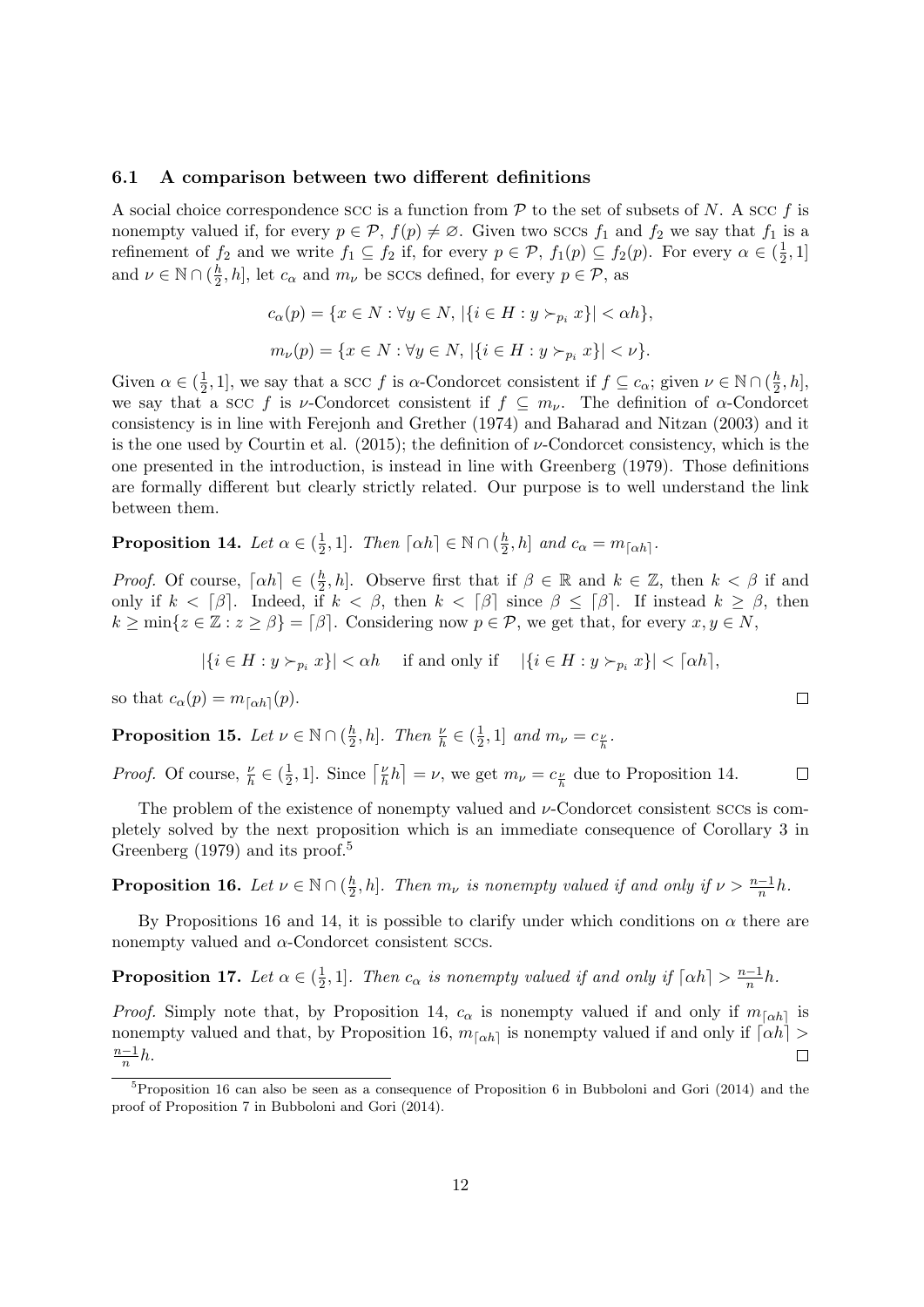We stress that Courtin et al. (2015, p.234) propose a different version of Proposition 17. Indeed, they state that, as a consequence of the results in Ferejohn and Grether (1974), it is known that  $6$ 

for every 
$$
\alpha \in (\frac{1}{2}, 1]
$$
,  $\alpha > \frac{n-1}{n}$  implies  $c_{\alpha}$  is nonempty valued, (3)

for every  $\alpha \in (\frac{1}{2})$  $\frac{1}{2}$ , 1],  $c_{\alpha}$  nonempty valued implies  $\alpha > \frac{n-1}{n}$  $(4)$ 

Unfortunately, while (3) is correct and can be seen as a consequence of Proposition 17, (4) is generally false. Indeed, consider the next lemmata.

**Lemma 18.** If  $n = 2$  or n divides h, then, for every  $\alpha \in (\frac{1}{2})$  $\frac{1}{2}, 1$ ,  $\lceil \alpha h \rceil > \frac{n-1}{n}h$  implies  $\alpha > \frac{n-1}{n}$ . *Proof.* Let  $\alpha \in (\frac{1}{2})$  $\frac{1}{2}$ , 1] such that  $\lceil \alpha h \rceil > \frac{n-1}{n}h$ . If  $n = 2$ , we immediately get  $\alpha > \frac{n-1}{n}$ . If n divides h, we get  $\frac{n-1}{n}h \in \mathbb{Z}$ . Then  $\alpha h > \frac{n-1}{n}h$  which implies  $\alpha > \frac{n-1}{n}$ .

**Lemma 19.** If  $n \geq 3$  and n does not divide h, then there exists  $\alpha^* \in (\frac{1}{2})$  $\frac{1}{2}$ , 1] with  $\alpha^* \leq \frac{n-1}{n}$  such that  $\lceil \alpha^* h \rceil > \frac{n-1}{n}h$ .

*Proof.* Set  $\alpha^* = \frac{n-1}{n}$  and observe that  $\alpha^* \in (\frac{1}{2})$  $(\frac{1}{2}, 1]$  since  $n \geq 3$ . Moreover,  $\alpha^* h \notin \mathbb{Z}$  because  $n-1$ and *n* are coprime and, by assumption, *n* does not divide *h*. Thus  $\lceil \alpha^* h \rceil > \alpha^* h = \frac{n-1}{n} h$ .

Thus, by Lemmata 18 and 19 and Proposition 17, we get that (4) holds true if and only if  $n = 2$  or n divides h.

#### 6.2 Positional sccs and the Condorcet consistency

Given  $w \in \mathfrak{W}$ , the positional scc associated with w, denoted by  $f_w$ , is defined, for every  $p \in \mathcal{P}$ , as

$$
f_w(p) = \{x \in N : \forall y \in N, s_w(p, x) \ge s_w(p, y)\}.
$$

The positional scc  $f_{w^b}$  is called the Borda scc. It is obvious that, for every  $w \in \mathfrak{W}$ ,  $f_w$  is nonempty valued. Moreover, the next proposition holds true.

**Proposition 20.** Let  $w \in \mathfrak{W}$ . Then, for every  $p \in \mathcal{P}$ ,

$$
f_w(p) = \{x \in N : \exists q \in F_w(p) \text{ such that } \text{rank}_q(x) = 1\}.
$$

*Proof.* Let  $x \in f_w(p)$ . Setting  $F_w^1(p) = \{x \in N : \exists q \in F_w(p) \text{ such that } \text{rank}_q(x) = 1\}$ , we must show that  $x \in F_w^1(p)$ . Consider then  $1 \leq k \leq n$  and distinct  $x_1, \ldots, x_k \in N$  such that  $x_1 = x$  and  $f_w(p) = \{x_1, \ldots, x_k\}$ . By Proposition 2, there exists  $q \in F_w(p)$  such that, for every  $i_1, i_2 \in \{1, ..., k\}$  with  $i_1 < i_2, x_{i_1} \succ_q x_{i_2}$ . In particular,  $x \succ_q y$  for all  $y \in f_w(p) \setminus \{x\}$ . Moreover, for every  $y \in N \setminus f_w(p)$ , we also have  $x \succ_q y$  since  $s_w(p, y) \lt s_w(p, x)$ . As a consequence,  $\text{rank}_q(x) = 1$  which implies  $x \in F_w^1(p)$ .

Let now  $x \in F_w^1(p)$ . If by contradiction  $x \notin f_w(p)$ , then there exists  $y \in N$  such that  $s_w(p, y) > s_w(x, p)$ . Then, for every  $q \in F_w(p)$ ,  $y \succ_q x$  so that  $\text{rank}_q(x) \geq 2$ . Then  $x \notin F_w^1(p)$ , a contradiction.

From Propositions 5 and 20, we get the following proposition. Note that the second part of the statement agrees with Proposition 1 in Courtin et al. (2015).

 $\overline{6}$ Essentially the same statement can be also found in Baharad and Nitzan (2003, p.688).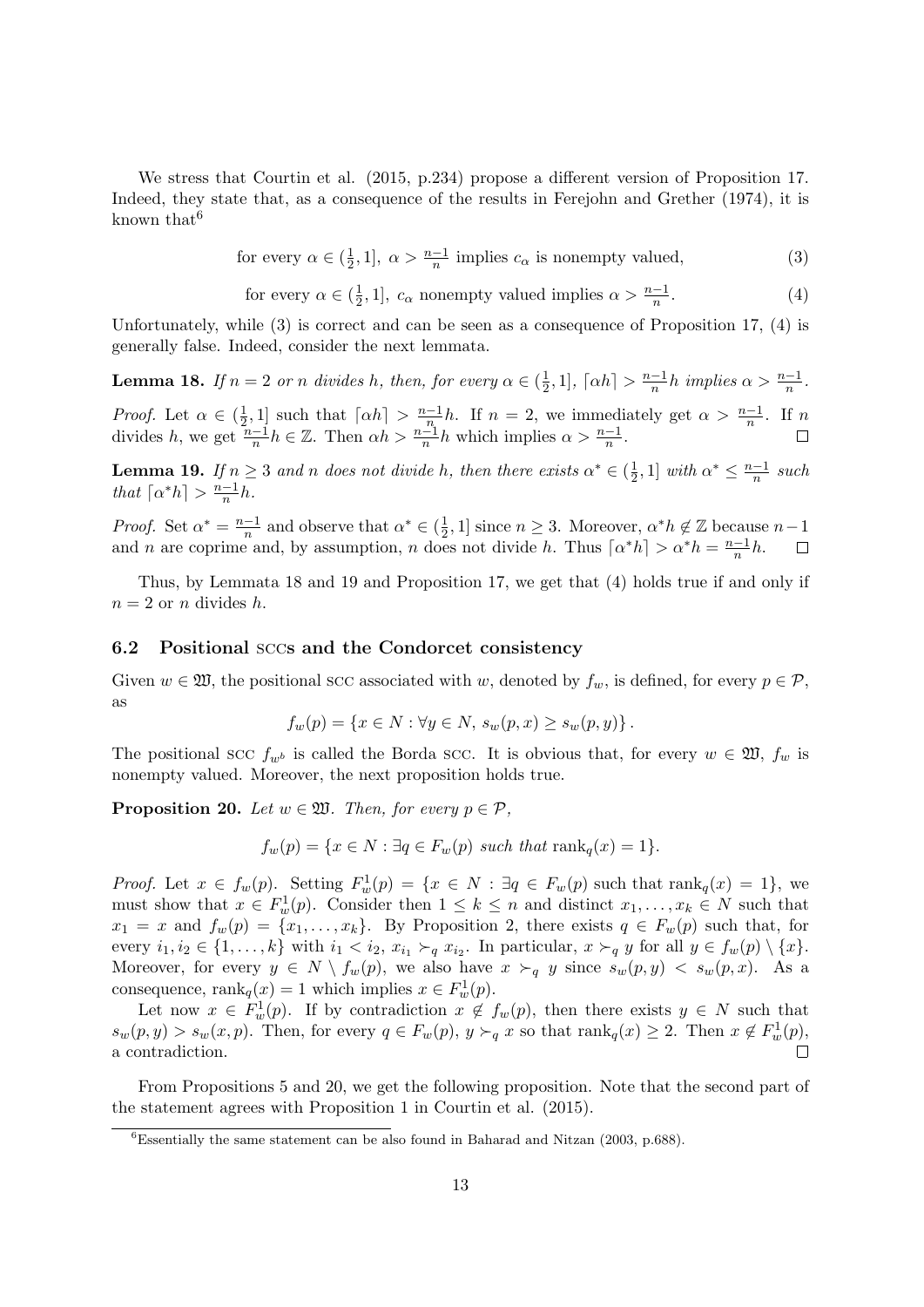Proposition 21. Let  $\nu\in\mathbb{N}\cap(\frac{h}{2})$  $\frac{h}{2}, h$ ],  $\alpha \in (\frac{1}{2})$  $\frac{1}{2}$ , 1] and  $w \in \mathfrak{W}$ . Then

(i) 
$$
\nu > \frac{\Gamma(w)}{\Gamma(w) + \gamma(w)} h
$$
 implies  $f_w \subseteq m_{\nu}$ ;  
(ii)  $\alpha > \frac{\Gamma(w)}{\Gamma(w) + \gamma(w)}$  implies  $f_w \subseteq c_{\alpha}$ .

*Proof.* (i) Let  $p \in \mathcal{P}$  and  $x \in f_w(p)$ . Assume by contradiction that  $x \notin m_{\nu}(p)$ . Then there exists  $y \in N$  such that  $y \succ^p_\nu x$ . By Proposition 5 we have  $F_w \subseteq M_\nu$ . As a consequence, for every  $q \in F_w(p)$ , we have that  $y \succ_q x$  so that  $\text{rank}_q(x) \geq 2$ . Applying Proposition 20, we finally get the contradiction.

(*ii*) Since  $\alpha > \frac{\Gamma(w)}{\Gamma(w)+\gamma(w)}$ , we get  $\lceil \alpha h \rceil > \frac{\Gamma(w)}{\Gamma(w)+\gamma}$  $\frac{\Gamma(w)}{\Gamma(w)+\gamma(w)}h$ . Then, by (i) and Proposition 14, we conclude  $f_w \subseteq m_{\lceil \alpha h \rceil} = c_\alpha$ .

We finally observe that Courtin et al.  $(2015,$  Theorem 2) propose an interesting result about the Borda  $(f_{w^b})$ , the Plurality  $(f_{pl})$ , the Nanson  $(f_{na})$ , and the Coombs  $(f_{co})$  sccs. Indeed, they state that,

for every 
$$
\alpha \in (\frac{1}{2}, 1]
$$
 and  $f \in \{f_{w^b}, f_{pl}, f_{na}, f_{co}\}, \ \alpha > \frac{n-1}{n}$  implies  $f \subseteq c_{\alpha}$ , (5)

for every 
$$
\alpha \in (\frac{1}{2}, 1]
$$
 and  $f \in \{f_{w^b}, f_{pl}, f_{na}, f_{co}\}, f \subseteq c_\alpha$  implies  $\alpha > \frac{n-1}{n}$ . (6)

While there is no problem with  $(5)$ , their proof of  $(6)$  is based on  $(4)$  and then, due to the previous discussion about (4), it only works if  $n = 2$  or n divides h. However, thing can be easily fixed as follows.

**Theorem 22** (Courtin et al. 2015, Theorem 2 revised). Let  $\nu \in \mathbb{N} \cap (\frac{h}{2})$  $(\frac{h}{2},h], \alpha \in (\frac{1}{2})$  $\frac{1}{2}, 1]$  and  $f \in \{f_{w^b}, f_{pl}, f_{na}, f_{co}\}.$  Then

(i) 
$$
f \subseteq m_{\nu}
$$
 if and only if  $\nu > \frac{n-1}{n}h$ ;

(ii)  $f \subseteq c_\alpha$  if and only if  $\lceil \alpha h \rceil > \frac{n-1}{n}h$ .

*Proof.* (i) Assume  $\nu > \frac{n-1}{n}h$ . If  $f = f_{w^b}$ , then apply Proposition 21 and (2). If  $f \in$  $\{f_{pl}, f_{na}, f_{co}\},$  then note that  $\frac{\nu}{h} \in (\frac{1}{2})$  $\frac{1}{2}$ , 1] and  $\frac{\nu}{h} > \frac{n-1}{n}$ . Then, applying (5) and Proposition 15, we get  $f \subseteq c_{\frac{\nu}{h}} = m_{\nu}$ . Assume now  $\nu \leq \frac{n-1}{n}h$ . Since f is nonempty valued, by Proposition 16, we get  $f \nsubseteq m_{\nu}$ .

(*ii*) Assume  $\lceil \alpha h \rceil > \frac{n-1}{n}h$ . Then, by (*i*) and Proposition 14,  $f \subseteq m_{\lceil \alpha h \rceil} = c_{\alpha}$ . Assume now  $\lceil \alpha h \rceil \leq \frac{n-1}{n}h$ . Since f is nonempty valued, by Proposition 17, we get  $f \nsubseteq c_{\alpha}$  $\Box$ 

Note that, from Theorem 22(ii) and Lemma 19, we can understand that if  $n \geq 3$  and n does not divide  $h$ , then  $(6)$  is in fact false.

## 7 Conclusion

In this paper we studied the conditions under which positional spcs satisfy two variants of the majority principle called the qualified majority property and the minimal majority property. This study allows us to understand the extent to which positional spcs respect the two properties. It turns out that, among all the positional spcs, the Borda spc satisfies the properties for the largest set of pairs  $(h, n)$ . We also studied by a computational approach the probability that, given a preference profile, the Borda, the Plurality and the Antiplurality spcs fulfil the two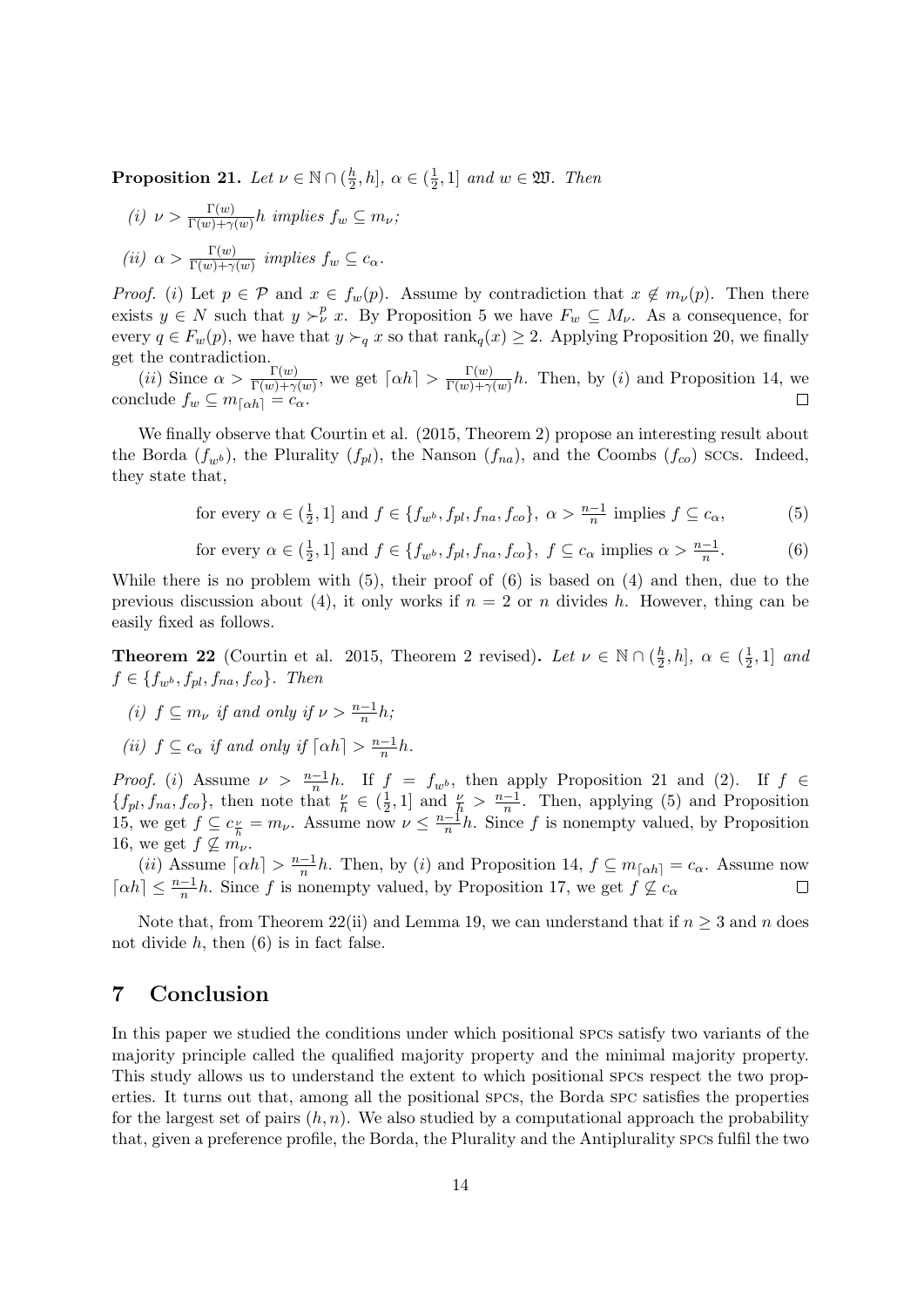properties restricted to that preference profile, providing a broad comparison of these classic spc. It comes from our probabilistic results that the Borda spc performs better comparatively to the Plurality and the Antiplurality spcs, which both seem to behave very similarly. Our results also give an understanding of how the probabilities change as the parameters  $h$ ,  $n$  and  $\nu$  vary.

## References

Baharad, E. and Nitzan, S. (2003) The Borda rule, Condorcet consistency and Condorcet stability. Economic Theory, 22, 685-688.

Brandt, F., Geist, C., and Strobel, M. (2020a) Analyzing the practical relevance of the Condorcet loser paradox and the agenda contraction paradox. In Diss, M. and Merlin, V. (eds) Evaluating voting systems with probability models, essays by and in honor of William Gehrlein and Dominique Lepelley, Studies in Choice and Welfare - Springer.

Brandt, F., Hofbauer, J., and Strobel, M. (2020b) Exploring the no-show paradox for Condorcet extensions. In Diss, M. and Merlin, V. (eds) Evaluating voting systems with probability models, essays by and in honor of William Gehrlein and Dominique Lepelley, Studies in Choice and Welfare - Springer.

Bruns, W., Ichim, B., and Söger, C. (2019) Computations of volumes and Ehrhart series in four candidate elections. Annals of Operations Research, 280, 241-265.

Bruns, W. and Söger, C. (2015) The computation of generalized Ehrhart series in Normaliz. Journal of Symbolic Computation, 68, 75-86.

Bubboloni, D., Diss, M., and Gori, M. (2020) Extensions of the Simpson voting rule to the committee selection setting. Public Choice, 183, 151-185.

Bubboloni, D. and Gori, M. (2014) Anonymous and neutral majority rules. Social Choice and Welfare, 43, 377-401.

Bubboloni, D. and Gori, M. (2015) Symmetric majority rules. *Mathematical Social Sciences*, 76, 73-86.

Can, B. and Storcken, T. (2013) Update monotone preference rules. Mathematical Social Sciences, 65, 136-149.

Courtin, S., Martin, M., and Moyouwou, I. (2015) The q-majority efficiency of positional rules. Theory and Decision, 79, 31-49.

Courtin, S., Martin, M., and Tchantcho, B. (2015) Positional rules and q-Condorcet consistency. Review of Economic Design, 19, 229-245.

Diss, M., Kamwa, E., and Tlidi, A. (2020) On some k-scoring rules for committee elections: agreement and Condorcet Principle. Revue d'Economie Politique, forthcoming.

Diss, M. and Merlin, V. (2020) Evaluating voting systems with probability models, essays by and in honor of William Gehrlein and Dominique Lepelley. Studies in Choice and Welfare -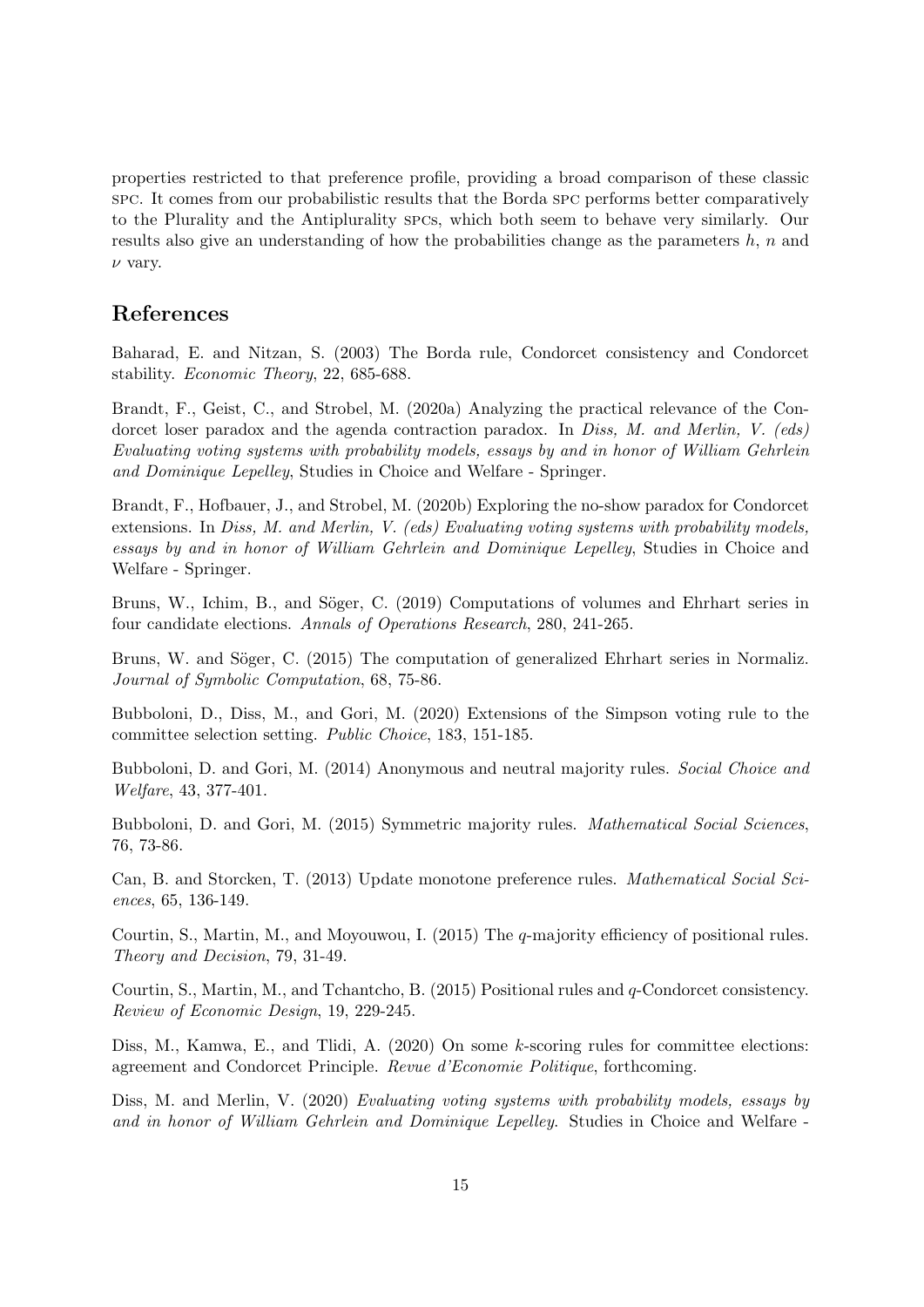Springer.

El Ouafdi, A., Lepelley, D., and Smaoui H (2020a) Probabilities of electoral outcomes: from three-candidate to four-candidate elections. Theory and Decision, 88, 205-229.

El Ouafdi, A., Moyouwou, I., and Smaoui, H. (2020b) IAC-probability calculations in voting theory: progress report. In Diss, M. and Merlin, V. (eds) Evaluating voting systems with probability models, essays by and in honor of William Gehrlein and Dominique Lepelley, Studies in Choice and Welfare - Springer.

Ferejohn, J.A. and Grether, D.M. (1974) On a class of rational social decision procedures. Journal of Economic Theory, 8, 471-482.

Gehrlein, W.V. (2006) Condorcet's paradox. Springer, Berlin-Heidelberg.

Gehrlein, W.V. and Fishburn, P.C. (1976) Condorcet's paradox and anonymous preference profiles. Public Choice, 26, 1-18.

Gehrlein, W.V. and Lepelley, D. (2011) Voting paradoxes and group coherence. Studies in Choice and Welfare - Springer.

Gehrlein, W.V. and Lepelley, D. (2017) Elections, Voting Rules and Paradoxical Outcomes. Studies in Choice and Welfare - Springer.

Greenberg, J. (1979) Consistent majority rules over compact sets of alternatives. Econometrica, 47, 627-636.

Guilbaud, G.-T. (1952) Les théories de l'intérêt général et le problème logique de l'aggrégation.  $Economic$  Appliquée, 5, 501-584.

Kamwa, E. and Merlin, V. (2019) Scoring rules over subsets of alternatives: A general formula to analyze consistency in four candidate elections under the Impartial Culture. Computational Economics, 53(4), 1377-1395 .

Kuga, K. and Hiroaki, N. (1974) Voter antagonism and the paradox of voting. Econometrica, 42, 1045-1067.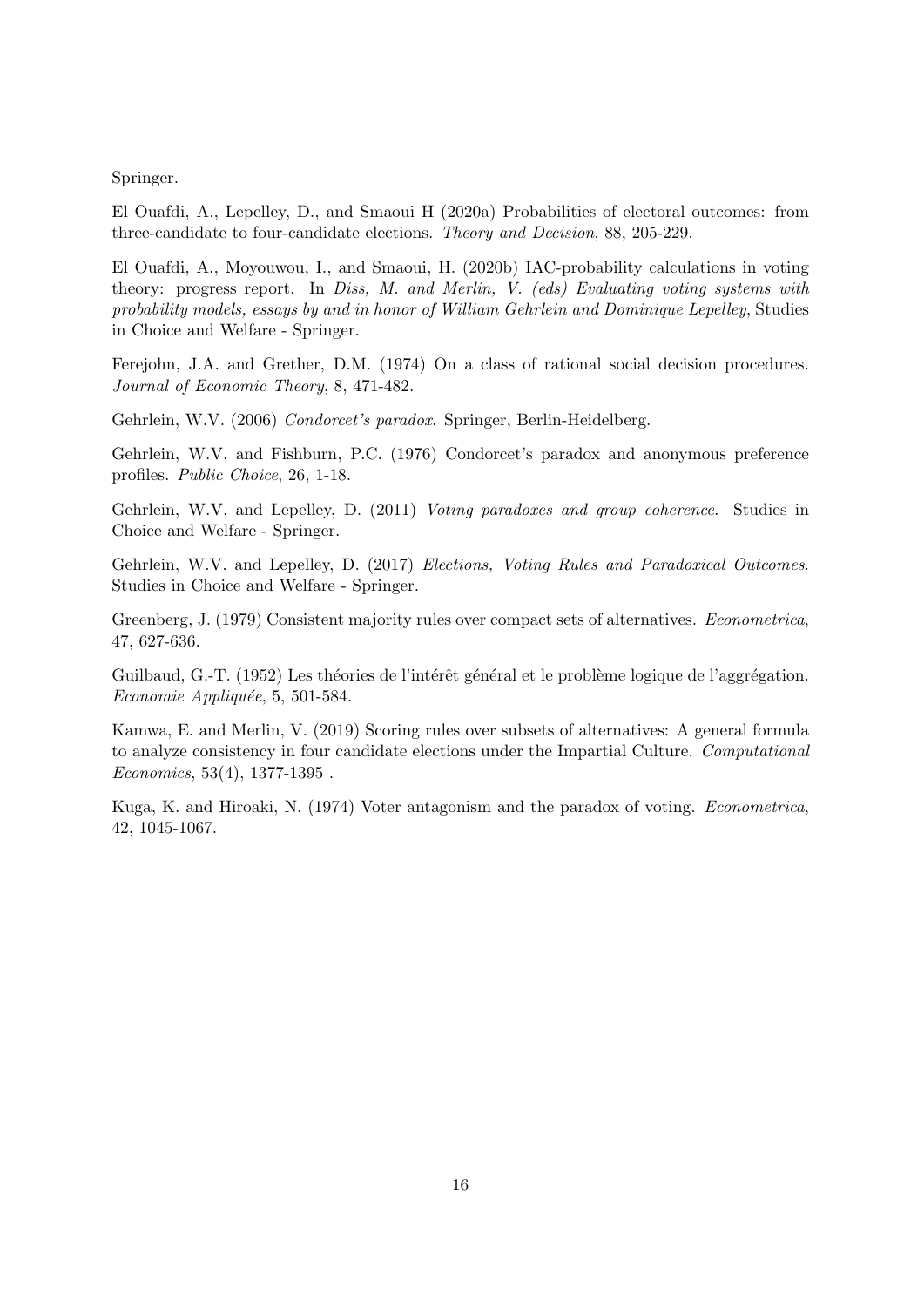## Appendix

| $F_w$         | $\bar{h}\backslash \nu$ | $\lfloor \frac{h}{2} \rfloor + 1$ | $\lfloor \frac{h}{2} \rfloor + 2$ | $\lfloor \frac{h}{2} \rfloor + 3$ | $\lfloor \frac{h}{2} \rfloor + 4$ | $\lfloor \frac{h}{2} \rfloor + 5$ |
|---------------|-------------------------|-----------------------------------|-----------------------------------|-----------------------------------|-----------------------------------|-----------------------------------|
| <b>Borda</b>  |                         | 1                                 |                                   |                                   |                                   |                                   |
| Plurality     | $\overline{2}$          | 0.8226                            |                                   |                                   |                                   |                                   |
| Antiplurality |                         | 0.8229                            |                                   |                                   |                                   |                                   |
| Borda         |                         | 0.7805                            | $\mathbf{1}$                      |                                   |                                   |                                   |
| Plurality     | 3                       | 0.4875                            | 0.9677                            |                                   |                                   |                                   |
| Antiplurality |                         | 0.4889                            | 0.9678                            |                                   |                                   |                                   |
| Borda         |                         | 1                                 | 1                                 |                                   |                                   |                                   |
| Plurality     | $\overline{4}$          | 0.6963                            | 0.9923                            |                                   |                                   |                                   |
| Antiplurality |                         | 0.6983                            | 0.9923                            |                                   |                                   |                                   |
| Borda         |                         | 0.7114                            | 1                                 | 1                                 |                                   |                                   |
| Plurality     | 5                       | 0.3189                            | 0.8968                            | 0.9971                            |                                   |                                   |
| Antiplurality |                         | 0.3156                            | 0.8969                            | 0.9974                            |                                   |                                   |
| Borda         |                         | 0.9673                            | 1                                 | 1                                 |                                   |                                   |
| Plurality     | 6                       | 0.6927                            | 0.9574                            | 0.9988                            |                                   |                                   |
| Antiplurality |                         | 0.6918                            | 0.9580                            | 0.9991                            |                                   |                                   |
| Borda         |                         | 0.6959                            | 1                                 | 1                                 | $\mathbf{1}$                      |                                   |
| Plurality     | $\overline{7}$          | 0.3776                            | 0.8226                            | 0.9809                            | 0.9995                            |                                   |
| Antiplurality |                         | 0.3751                            | 0.8218                            | 0.9803                            | 0.9995                            |                                   |
| Borda         |                         | 0.9306                            | 1                                 | 1                                 | $\mathbf{1}$                      |                                   |
| Plurality     | 8                       | 0.6117                            | 0.9097                            | 0.9906                            | 0.9997                            |                                   |
| Antilurality  |                         | 0.6080                            | 0.9086                            | 0.9900                            | 0.9997                            |                                   |
| Borda         |                         | 0.7017                            | 0.9922                            | 1                                 | $\mathbf{1}$                      | $\mathbf{1}$                      |
| Plurality     | 9                       | 0.4183                            | 0.7799                            | 0.9503                            | 0.9945                            | 0.9998                            |
| Antiplurality |                         | 0.4173                            | 0.7782                            | 0.9483                            | 0.9947                            | 0.9998                            |
|               |                         |                                   |                                   |                                   |                                   |                                   |

Table 1: The probability that  $F_w \subseteq M_\nu$  for  $n=3$  and  $h \in [2,9]$  under IAC

Table 2: The probability that  $F_w \subseteq M_\nu$  for  $n = 3$  and  $h \in [2, 9]$  under IC

| $F_w$         | $\bar{h}\backslash \nu$ | $\frac{h}{2}$ + 1 | $\lfloor \frac{h}{2} \rfloor$<br>$+\,2$ | $\lfloor \frac{h}{2} \rfloor + 3$ | $\lfloor \frac{h}{2} \rfloor$<br>$+4$ | $\lfloor \frac{h}{2} \rfloor$<br>$+5$ |
|---------------|-------------------------|-------------------|-----------------------------------------|-----------------------------------|---------------------------------------|---------------------------------------|
| Borda         |                         | 1                 |                                         |                                   |                                       |                                       |
| Plurality     | $\overline{2}$          | 0.8203            |                                         |                                   |                                       |                                       |
| Antiplurality |                         | 0.8201            |                                         |                                   |                                       |                                       |
| Borda         |                         | 0.7840            | 1                                       |                                   |                                       |                                       |
| Plurality     | 3                       | 0.4799            | 0.9667                                  |                                   |                                       |                                       |
| Antiplurality |                         | 0.4803            | 0.9656                                  |                                   |                                       |                                       |
| Borda.        |                         | 1                 | 1                                       |                                   |                                       |                                       |
| Plurality     | $\overline{4}$          | 0.6946            | 0.9935                                  |                                   |                                       |                                       |
| Antiplurality |                         | 0.6964            | 0.9939                                  |                                   |                                       |                                       |
| Borda         |                         | 0.7223            | 1                                       | $\mathbf{1}$                      |                                       |                                       |
| Plurality     | 5                       | 0.2974            | 0.9103                                  | 0.9988                            |                                       |                                       |
| Antiplurality |                         | 0.2947            | 0.9098                                  | 0.9989                            |                                       |                                       |
| Borda         |                         | 0.9784            | $\mathbf{1}$                            | 1                                 |                                       |                                       |
| Plurality     | 6                       | 0.7071            | 0.9749                                  | 0.9998                            |                                       |                                       |
| Antiplurality |                         | 0.7043            | 0.9748                                  | 0.9997                            |                                       |                                       |
| Borda         |                         | 0.6988            | $\mathbf{1}$                            | 1                                 | $\mathbf{1}$                          |                                       |
| Plurality     | 7                       | 0.3425            | 0.8572                                  | 0.9929                            | 0.9999                                |                                       |
| Antiplurality |                         | 0.3426            | 0.8586                                  | 0.9932                            | 0.9999                                |                                       |
| Borda         |                         | 0.9570            | $\mathbf{1}$                            | $\mathbf{1}$                      | $\mathbf{1}$                          |                                       |
| Plurality     | 8                       | 0.6205            | 0.9497                                  | 0.9983                            | 1.0000                                |                                       |
| Antiplurality |                         | 0.6189            | 0.9508                                  | 0.9984                            | 1.0000                                |                                       |
| Borda         |                         | 0.6909            | 0.9975                                  | 1                                 | 1                                     | $\mathbf{1}$                          |
| Plurality     | 9                       | 0.3867            | 0.8316                                  | 0.9829                            | 0.9996                                | 1.0000                                |
| Antiplurality |                         | 0.3839            | 0.8305                                  | 0.9839                            | 0.9995                                | 1.0000                                |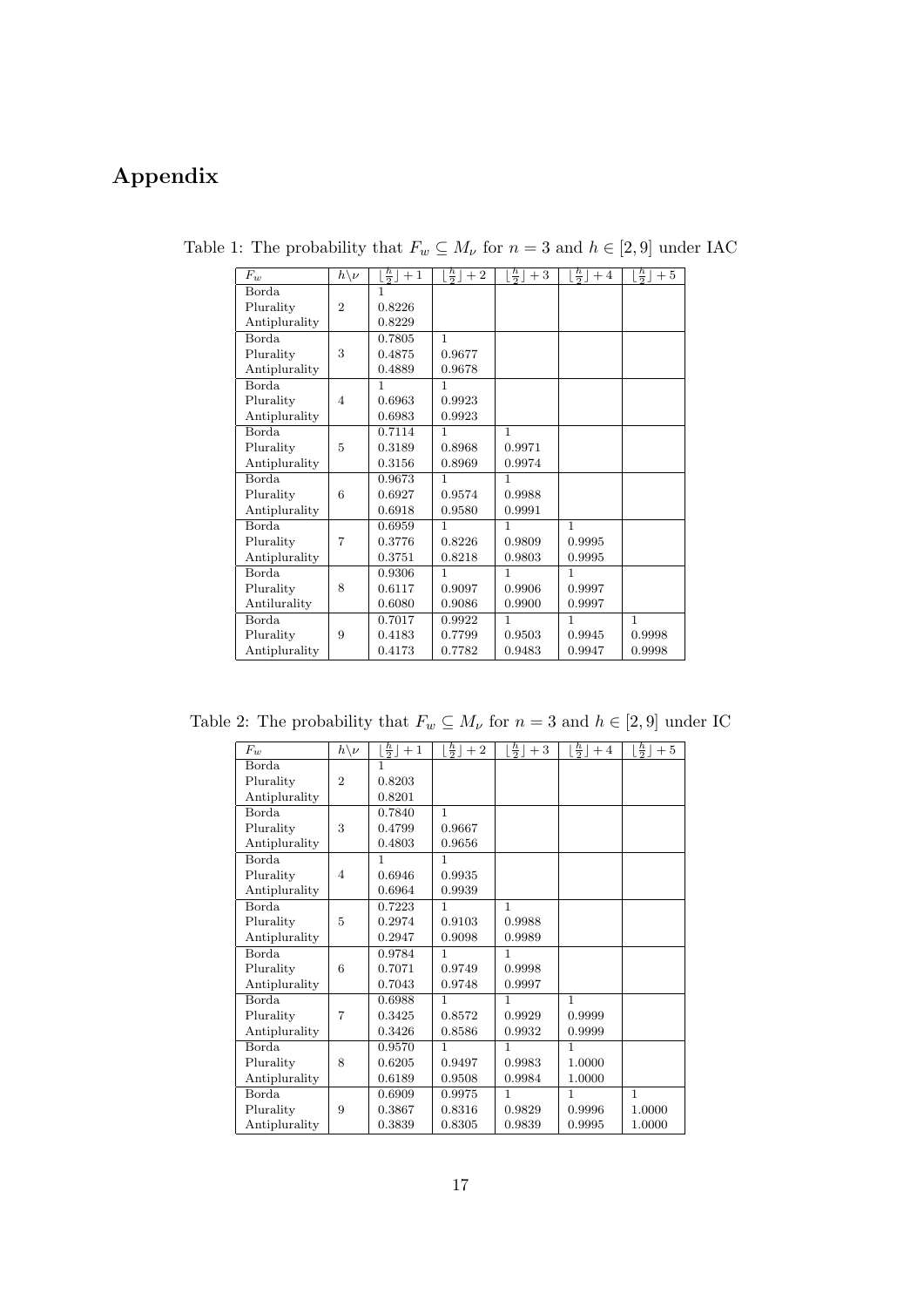|            | $F_w$         | $h\backslash \nu$ | 26     | 30     | 33     | 34     | 35     | 40     | 45     | 50     | 51     |
|------------|---------------|-------------------|--------|--------|--------|--------|--------|--------|--------|--------|--------|
|            | Borda         |                   | 0.8014 | 0.9833 | 0.9999 |        |        |        |        |        |        |
|            | Plurality     | 50                | 0.5376 | 0.7804 | 0.8951 | 0.9222 | 0.9425 | 0.9917 | 0.9997 | 1.0000 |        |
| <b>IAC</b> | Antiplurality |                   | 0.5370 | 0.7810 | 0.8974 | 0.9227 | 0.9426 | 0.9916 | 0.9997 | 1.0000 |        |
|            | Borda         |                   | 0.7548 | 0.9717 | 0.9995 | 1.0000 |        |        |        |        |        |
|            | Plurality     | 51                | 0.5003 | 0.7510 | 0.8770 | 0.9073 | 0.9297 | 0.9881 | 0.9995 | 1.0000 | 1.0000 |
|            | Antiplurality |                   | 0.5016 | 0.7535 | 0.8777 | 0.9042 | 0.9310 | 0.9879 | 0.9992 | 0.9999 | 1.0000 |
|            | Borda         |                   | 0.8276 | 1.0000 | 1.0000 |        |        |        |        |        |        |
|            | Plurality     | 50                | 0.4327 | 0.9538 | 0.9992 | 0.9998 | 1.0000 | 1.0000 | 1.0000 | 1.0000 |        |
| IC         | Antiplurality |                   | 0.4293 | 0.9528 | 0.9991 | 0.9999 | 1.0000 | 1.0000 | 1.0000 | 1.0000 |        |
|            | Borda         |                   | 0.6998 | 1.0000 | 1.0000 | 1.0000 |        |        |        |        |        |
|            | Plurality     | 51                | 0.3435 | 0.9223 | 0.9977 | 0.9995 | 0.9994 | 1.0000 | 1.0000 | 1.0000 | 1.0000 |
|            | Antiplurality |                   | 0.3462 | 0.9240 | 0.9977 | 0.9995 | 0.9999 | 1.0000 | 1.0000 | 1.0000 | 1.0000 |

Table 3: The probability that  $F_w \subseteq M_\nu$  for  $n=3$  and  $h=50/51$ 

Table 4: The probability that  $F_w \subseteq M_\nu$  for  $n=3$  and  $h=100/101$ 

|     | $F_w$         | $h\backslash \nu$ | 51     | 59     | 60     | 66     | 67     | 70     | 80     | 90     | 100    | 101    |
|-----|---------------|-------------------|--------|--------|--------|--------|--------|--------|--------|--------|--------|--------|
|     | Borda         |                   | 0.7834 | 0.9802 | 0.9872 | 0.9999 |        |        |        |        |        |        |
|     | Plurality     | 100               | 0.5352 | 0.7752 | 0.8001 | 0.9070 | 0.9190 | 0.9492 | 0.9930 | 0.9997 | 1.0000 |        |
| IAC | Antiplurality |                   | 0.5311 | 0.7756 | 0.7998 | 0.9091 | 0.9203 | 0.9503 | 0.9928 | 0.9996 | 1.0000 |        |
|     | Borda         |                   | 0.7600 | 0.9742 | 0.9824 | 0.9999 | 1.0000 |        |        |        |        |        |
|     | Plurality     | 101               | 0.5131 | 0.7626 | 0.7864 | 0.8983 | 0.9118 | 0.9445 | 0.9913 | 0.9996 | 1.0000 | 1.0000 |
|     | Antiplurality |                   | 0.5121 | 0.7623 | 0.7865 | 0.8985 | 0.9124 | 0.9445 | 0.9915 | 0.9996 | 1.0000 | 1.0000 |
|     | Borda         |                   | 0.7997 | 1.0000 | 1.0000 | 1.0000 |        |        |        |        |        |        |
|     | Plurality     | 100               | 0.3583 | 0.9807 | 0.9914 | 1.0000 | 1.0000 | 1.0000 | 1.0000 | 1.0000 | 1.0000 |        |
|     | Antiplurality |                   | 0.3582 | 0.9813 | 0.9916 | 1.0000 | 1.0000 | 1.0000 | 1.0000 | 1.0000 | 1.0000 |        |
| IC  | Borda         |                   | 0.7082 | 1.0000 | 1.0000 | 1.0000 | 1.0000 |        |        |        |        |        |
|     | Plurality     | 101               | 0.3015 | 0.9708 | 0.9869 | 1.0000 | 1.0000 | 1.0000 | 1.0000 | 1.0000 | 1.0000 | 1.0000 |
|     | Antiplurality |                   | 0.3000 | 0.9711 | 0.9868 | 1.0000 | 1.0000 | 1.0000 | 1.0000 | 1.0000 | 1.0000 | 1.0000 |

Table 5: The probability that  $F_w \subseteq M_\nu$  for  $n=3$  and  $h=1000/1001$ 

|            | $F_w$         | $h\backslash \nu$ | 501    | 584    | 600    | 666    | 667    | 700    | 800    | 900    | 1000   | 1001   |
|------------|---------------|-------------------|--------|--------|--------|--------|--------|--------|--------|--------|--------|--------|
|            | Borda         |                   | 0.7724 | 0.9802 | 0.9906 | 1.0000 |        |        |        |        |        |        |
|            | Plurality     | 1000              | 0.5279 | 0.7804 | 0.8142 | 0.9241 | 0.9254 | 0.9562 | 0.9938 | 0.9999 | 1.0000 |        |
| <b>IAC</b> | Antiplurality |                   | 0.5255 | 0.7797 | 0.8161 | 0.9222 | 0.9254 | 0.9543 | 0.9939 | 0.9998 | 1.0000 |        |
|            | Borda         |                   | 0.7693 | 0.9796 | 0.9903 | 1.0000 | 1.0000 |        |        |        |        |        |
|            | Plurality     | 1001              | 0.5216 | 0.7777 | 0.8133 | 0.9227 | 0.9244 | 0.9553 | 0.9935 | 0.9998 | 1.0000 | 1.0000 |
|            | Antiplurality |                   | 0.5249 | 0.7754 | 0.8145 | 0.9215 | 0.9249 | 0.9538 | 0.9933 | 0.9997 | 1.0000 | 1.0000 |
|            | Borda         |                   | 0.7558 | 1.0000 | 1.0000 | 1.0000 |        |        |        |        |        |        |
|            | Plurality     | 1000              | 0.2831 | 1.0000 | 1.0000 | 1.0000 | 1.0000 | 1.0000 | 1.0000 | 1.0000 | 1.0000 |        |
| IC         | Antiplurality |                   | 0.2835 | 1.0000 | 1.0000 | 1.0000 | 1.0000 | 1.0000 | 1.0000 | 1.0000 | 1.0000 |        |
|            | Borda         |                   | 0.7286 | 1.0000 | 1.0000 | 1.0000 | 1.0000 |        |        |        |        |        |
|            | Plurality     | 1001              | 0.2670 | 1.0000 | 1.0000 | 1.0000 | 1.0000 | 1.0000 | 1.0000 | 1.0000 | 1.0000 | 1.0000 |
|            | Antiplurality |                   | 0.2686 | 1.0000 | 1.0000 | L.0000 | 1.0000 | 1.0000 | 1.0000 | 1.0000 | 1.0000 | 1.0000 |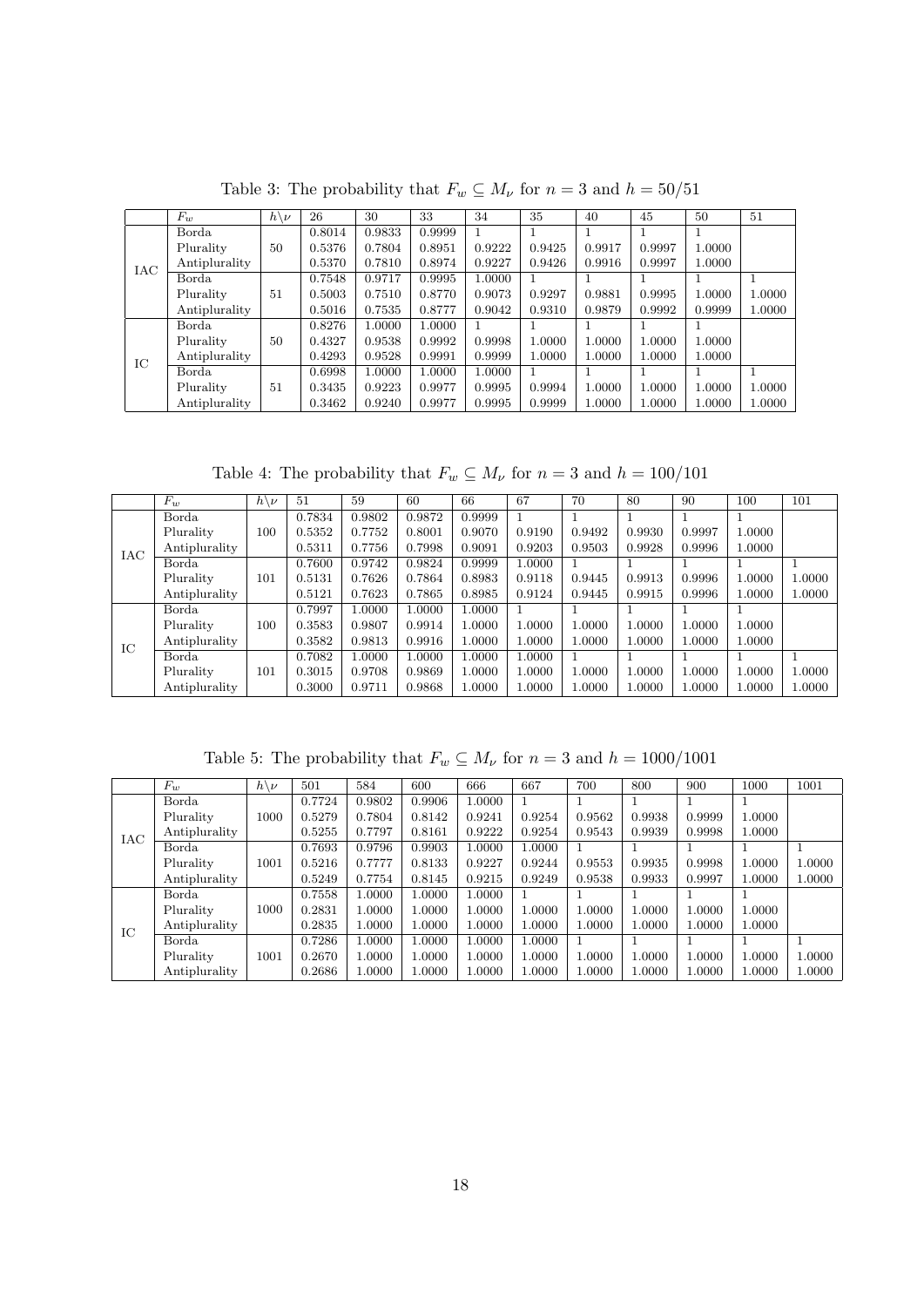|     | $F_w\backslash \nu$ | 500,001 | 593,333 | 600,000 | 666.666 | 700,000 | 800,000 | 900,000 | $10^{6}$   |
|-----|---------------------|---------|---------|---------|---------|---------|---------|---------|------------|
|     | Borda               | 0.7712  | 0.9800  | 0.9912  | 1.0000  |         |         |         |            |
| IAC | Plurality           | 0.5257  | 0.8056  | 0.8147  | 0.9250  | 0.9557  | 0.9945  | 0.9999  | 1.0000     |
|     | Antiplurality       | 0.5282  | 0.8037  | 0.8188  | 0.9256  | 0.9569  | 0.9940  | 0.9998  | $1.0000\,$ |
|     | Borda               | 0.7381  | 1.0000  | 1.0000  | 1.0000  |         |         |         |            |
| IС  | Plurality           | 0.2703  | 1.0000  | 1.0000  | 1.0000  | 000011  | 1.0000  | 1.0000  | 1.0000     |
|     | Antiplurality       | 0.2725  | 1.0000  | 1.0000  | 1.0000  | 00001   | 1.0000  | 1.0000  | $1.0000\,$ |

Table 6: The probability that  $F_w \subseteq M_\nu$  for  $n=3$  and  $h=10^6$ 

Table 7: The probability that  $F_w \subseteq M_\nu$  for  $n = 4$  and  $h \in [2, 9]$  under IAC

| $F_w$         | $h\backslash \nu$ | $\frac{h}{2}$<br>$+1$ | $\frac{h}{2}$ + 2 | $\frac{h}{2}$<br>$+\;3$ | $\frac{h}{2}$ + 4 | $\frac{h}{2}$<br>$+\;5$ |
|---------------|-------------------|-----------------------|-------------------|-------------------------|-------------------|-------------------------|
| Borda         |                   | 1                     |                   |                         |                   |                         |
| Plurality     | $\overline{2}$    | 0.4144                |                   |                         |                   |                         |
| Antiplurality |                   | 0.4158                |                   |                         |                   |                         |
| Borda         |                   | 0.4984                | $\mathbf{1}$      |                         |                   |                         |
| Plurality     | 3                 | 0.0000                | 0.8256            |                         |                   |                         |
| Antilurality  |                   | 0.0000                | 0.8267            |                         |                   |                         |
| Borda         |                   | 0.9402                | $\mathbf{1}$      |                         |                   |                         |
| Plurality     | $\overline{4}$    | 0.3399                | 0.9548            |                         |                   |                         |
| Antilurality  |                   | 0.3396                | 0.9534            |                         |                   |                         |
| Borda         |                   | 0.4206                | 1                 | $\mathbf{1}$            |                   |                         |
| Plurality     | 5                 | 0.0000                | 0.6962            | 0.9885                  |                   |                         |
| Antilurality  |                   | 0.0000                | 0.6951            | 0.9883                  |                   |                         |
| Borda         |                   | 0.8666                | 1                 | $\mathbf{1}$            |                   |                         |
| Plurality     | 6                 | 0.3309                | 0.8813            | 0.9971                  |                   |                         |
| Antilurality  |                   | 0.3299                | 0.8808            | 0.9971                  |                   |                         |
| Borda         |                   | 0.4037                | 0.9867            | $\mathbf{1}$            | $\mathbf{1}$      |                         |
| Plurality     | 7                 | 0.0576                | 0.6043            | 0.9597                  | 0.9991            |                         |
| Antilurality  |                   | 0.0570                | 0.6032            | 0.9593                  | 0.9992            |                         |
| Borda         |                   | 0.8084                | 0.9994            | $\mathbf{1}$            | $\mathbf{1}$      |                         |
| Plurality     | 8                 | 0.2751                | 0.8129            | 0.9864                  | 0.9999            |                         |
| Antilurality  |                   | 0.2737                | 0.8124            | 0.9866                  | 0.9998            |                         |
| <b>Borda</b>  |                   | 0.3987                | 0.9660            | $\mathbf{1}$            | $\mathbf{1}$      | $\mathbf{1}$            |
| Plurality     | 9                 | 0.0641                | 0.5455            | 0.9207                  | 0.9957            | 0.9999                  |
| Antilurality  |                   | 0.0630                | 0.5462            | 0.9203                  | 0.9955            | 0.9999                  |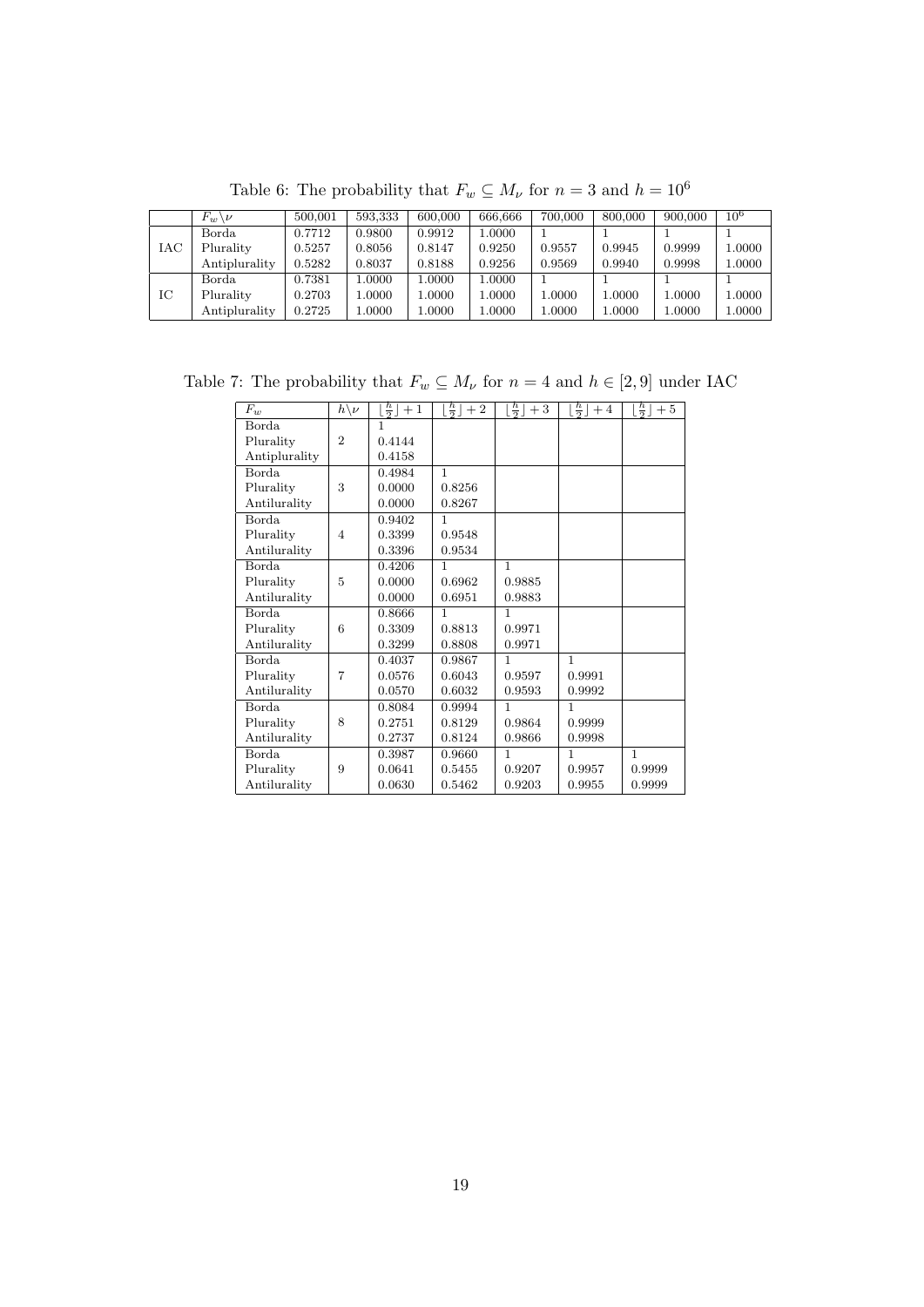Table 8: The probability that  $F_w \subseteq M_\nu$  for  $n=4$  and  $h \in [2,9]$  under IC

| $F_w$         | $\bar{h}\backslash \nu$ | $\frac{h}{2}$ + 1 | $\lfloor \frac{h}{2} \rfloor + 2$ | $\lfloor \frac{h}{2} \rfloor + 3$ | $\lfloor \frac{h}{2} \rfloor + 4$ | $\lfloor \frac{h}{2} \rfloor$<br>$+5$ |
|---------------|-------------------------|-------------------|-----------------------------------|-----------------------------------|-----------------------------------|---------------------------------------|
| Borda         |                         | 1                 |                                   |                                   |                                   |                                       |
| Plurality     | $\overline{2}$          | 0.4156            |                                   |                                   |                                   |                                       |
| Antiplurality |                         | 0.4184            |                                   |                                   |                                   |                                       |
| Borda         |                         | 0.4989            | 1                                 |                                   |                                   |                                       |
| Plurality     | 3                       | 0.0000            | 0.8256                            |                                   |                                   |                                       |
| Antilurality  |                         | 0.0000            | 0.8256                            |                                   |                                   |                                       |
| Borda         |                         | 0.9419            | 1                                 |                                   |                                   |                                       |
| Plurality     | $\overline{4}$          | 0.3383            | 0.9536                            |                                   |                                   |                                       |
| Antilurality  |                         | 0.3382            | 0.9548                            |                                   |                                   |                                       |
| Borda         |                         | 0.4201            | 1                                 | 1                                 |                                   |                                       |
| Plurality     | 5                       | 0.0000            | 0.6966                            | 0.9880                            |                                   |                                       |
| Antilurality  |                         | 0.0000            | 0.6956                            | 0.9880                            |                                   |                                       |
| Borda         |                         | 0.8646            | 1                                 | 1                                 |                                   |                                       |
| Plurality     | 6                       | 0.3294            | 0.8804                            | 0.9970                            |                                   |                                       |
| Antilurality  |                         | 0.3302            | 0.8818                            | 0.9969                            |                                   |                                       |
| Borda         |                         | 0.4051            | 0.9862                            | 1                                 | $\mathbf{1}$                      |                                       |
| Plurality     | 7                       | 0.0576            | 0.6056                            | 0.9584                            | 0.9992                            |                                       |
| Antilurality  |                         | 0.0585            | 0.6051                            | 0.9594                            | 0.9992                            |                                       |
| Borda         |                         | 0.8100            | 0.9993                            | 1                                 | $\mathbf{1}$                      |                                       |
| Plurality     | 8                       | 0.2763            | 0.8138                            | 0.9868                            | 0.9999                            |                                       |
| Antilurality  |                         | 0.2760            | 0.8139                            | 0.9861                            | 0.9998                            |                                       |
| Borda         |                         | 0.3980            | 0.9655                            | 1                                 | $\mathbf{1}$                      | $\mathbf{1}$                          |
| Plurality     | 9                       | 0.0636            | 0.5486                            | 0.9228                            | 0.9955                            | 1.0000                                |
| Antilurality  |                         | 0.0626            | 0.5465                            | 0.9232                            | 0.9956                            | 1.0000                                |

Table 9: The probability that  $F_w \subseteq M_\nu$  for  $n=4$  and  $h=50/51$ 

|     | $F_w$         | $h\backslash \nu$ | 26     | 30     | -31    | 32     | 35     | 37     | 38     | 40     | 45     | 50     | 51     |
|-----|---------------|-------------------|--------|--------|--------|--------|--------|--------|--------|--------|--------|--------|--------|
|     | Borda         |                   | 0.5484 | 0.9889 | 0.9975 | 0.9995 | 1.0000 | 1.0000 |        |        |        |        |        |
|     | Plurality     | $50^{\circ}$      | 0.2046 | 0.7532 | 0.8477 | 0.9136 | 0.9897 | 0.9984 | 0.9994 | 0.9999 | 1.0000 | 1.0000 |        |
| IAC | Antiplurality |                   | 0.2032 | 0.7556 | 0.8469 | 0.9127 | 0.9895 | 0.9984 | 0.9993 | 0.9999 | 1.0000 | 1.0000 |        |
|     | Borda         |                   | 0.4392 | 0.9751 | 0.9935 | 0.9987 | 1.0000 | 1.0000 | 1.0000 |        |        |        |        |
|     | Plurality     | 51                | 0.1496 | 0.6903 | 0.7968 | 0.8795 | 0.9821 | 0.9964 | 0.9986 | 0.9998 | 1.0000 | 1.0000 | 1.0000 |
|     | Antiplurality |                   | 0.1527 | 0.6883 | 0.7949 | 0.8779 | 0.9822 | 0.9965 | 0.9990 | 0.9998 | 1.0000 | 1.0000 | 1.0000 |
|     | Borda         |                   | 0.5847 | 0.9995 | 0.9999 | 1.0000 | 1.0000 | 1.0000 |        |        |        |        |        |
|     | Plurality     | $50^{\circ}$      | 0.2129 | 0.9192 | 0.9685 | 0.9910 | 0.9998 | 1.0000 | 1.0000 | 1.0000 | 1.0000 | 1.0000 |        |
| IC  | Antiplurality |                   | 0.2160 | 0.9192 | 0.9703 | 0.9904 | 0.9999 | 1.0000 | 1.0000 | 1.0000 | 1.0000 | 1.0000 |        |
|     | Borda         |                   | 0.4180 | 0.9981 | 0.9998 | 1.0000 | 1.0000 | .0000  | 1.0000 |        |        |        |        |
|     | Plurality     | 51                | 0.1326 | 0.8723 | 0.9473 | 0.9813 | 0.9997 | 1.0000 | 1.0000 | 1.0000 | 1.0000 | 1.0000 | 1.0000 |
|     | Antiplurality |                   | 0.1331 | 0.8710 | 0.9476 | 0.9813 | 0.9996 | 1.0000 | 1.0000 | 1.0000 | 1.0000 | 1.0000 | 1.0000 |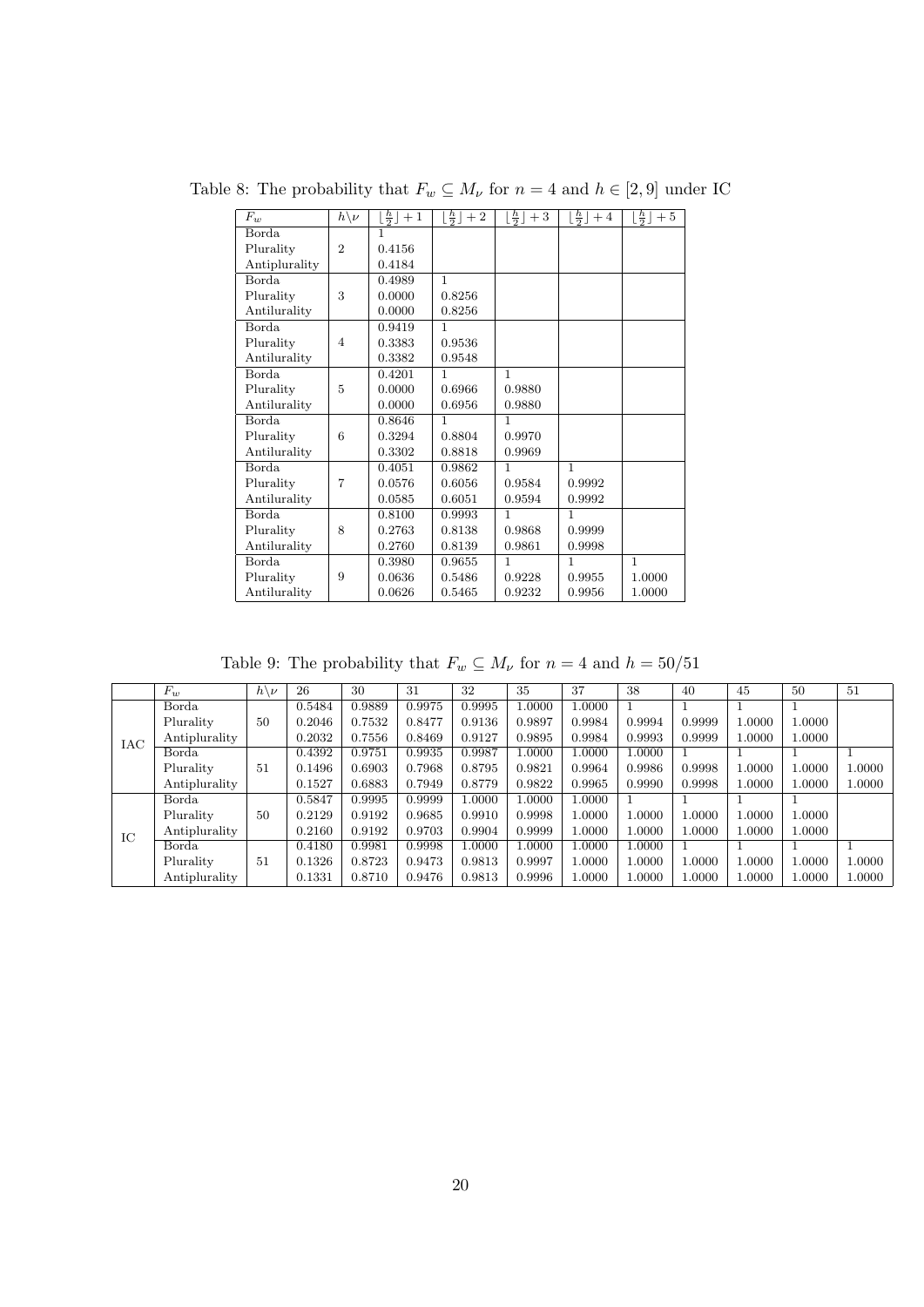|            | $F_w$         | $h\backslash \nu$ | 51     | 60     | 63     | 70     | 75     | 80     | 90           | 100    | 101    |
|------------|---------------|-------------------|--------|--------|--------|--------|--------|--------|--------------|--------|--------|
|            | Borda         |                   | 0.5063 | 0.9939 | 0.9997 | 1.0000 | 1.0000 |        |              |        |        |
|            | Plurality     | 100               | 0.1944 | 0.8083 | 0.9167 | 0.9940 | 0.9995 | 1.0000 | 1.0000       | 1.0000 |        |
| <b>IAC</b> | Antiplurality |                   | 0.1973 | 0.8073 | 0.9155 | 0.9933 | 0.9996 | 1.0000 | 1.0000       | 1.0000 |        |
|            | Borda         |                   | 0.4520 | 0.9903 | 0.9993 | 1.0000 | 1.0000 |        | 1.           |        |        |
|            | Plurality     | 101               | 0.1696 | 0.7755 | 0.8992 | 0.9913 | 0.9991 | 1.0000 | 1.0000       | 1.0000 | 1.0000 |
|            | Antiplurality |                   | 0.1702 | 0.7777 | 0.898  | 0.9918 | 0.9993 | 0.9999 | 1.0000       | 1.0000 | 1.0000 |
|            | Borda         |                   | 0.5402 | 1.0000 | 1.0000 | 1.0000 | 1.0000 |        |              |        |        |
|            | Plurality     | 100               | 0.1994 | 0.9918 | 0.9995 | 1.0000 | 1.0000 | 1.0000 | 1.0000       | 1.0000 |        |
| IC         | Antiplurality |                   | 0.1989 | 0.9918 | 0.9996 | 1.0000 | 1.0000 | 1.0000 | 1.0000       | 1.0000 |        |
|            | Borda         |                   | 0.4256 | 1.0000 | 1.0000 | 1.0000 | 1.0000 |        | $\mathbf{1}$ |        |        |
|            | Plurality     | 101               | 0.1434 | 0.9869 | 0.9992 | 1.0000 | 1.0000 | 1.0000 | 1.0000       | 1.0000 | 1.0000 |
|            | Antiplurality |                   | 0.1431 | 0.9877 | 0.9991 | 1.0000 | 1.0000 | 1.0000 | 1.0000       | 1.0000 | 1.0000 |

Table 10: The probability that  $F_w \subseteq M_\nu$  for  $n=4$  and  $h=100/101$ 

Table 11: The probability that  $F_w \subseteq M_\nu$  for  $n=4$  and  $h=1000/1001$ 

|     | $F_w$         | $h\backslash \nu$ | 501    | 600    | 625    | 700    | 750    | 800    | 900    | 1000   | 1001         |
|-----|---------------|-------------------|--------|--------|--------|--------|--------|--------|--------|--------|--------------|
|     | Borda         |                   | 0.4698 | 0.9968 | 0.9998 | 1.0000 | 1.0000 |        |        |        |              |
|     | Plurality     | 1000              | 0.1908 | 0.8432 | 0.9241 | 0.9969 | 0.9998 | 1.0000 | 1.0000 | 1.0000 |              |
| IAC | Antiplurality |                   | 0.1899 | 0.8435 | 0.9244 | 0.9962 | 0.9998 | 1.0000 | 1.0000 | 1.0000 |              |
|     | Borda         |                   | 0.4616 | 0.9959 | 0.9997 | 1.0000 | 1.0000 |        | -1     |        | $\mathbf{1}$ |
|     | Plurality     | 1001              | 0.1862 | 0.8425 | 0.9220 | 0.9961 | 0.9998 | 1.0000 | 1.0000 | 1.0000 | 1.0000       |
|     | Antiplurality |                   | 0.1875 | 0.8418 | 0.9242 | 0.9959 | 0.9998 | 1.0000 | 1.0000 | 1.0000 | 1.0000       |
|     | Borda         |                   | 0.4765 | 1.0000 | 1.0000 | 1.0000 | 1.0000 |        |        |        |              |
|     | Plurality     | 1000              | 0.1173 | 1.0000 | 1.0000 | 1.0000 | 1.0000 | 1.0000 | 1.0000 | 1.0000 |              |
| IC  | Antiplurality |                   | 0.1173 | 1.0000 | 1.0000 | 1.0000 | 1.0000 | 1.0000 | 1.0000 | 1.0000 |              |
|     | Borda         |                   | 0.4423 | 1.0000 | 1.0000 | 1.0000 | 1.0000 |        | 1.     |        |              |
|     | Plurality     | 1001              | 0.1053 | 1.0000 | 1.0000 | 1.0000 | 1.0000 | 1.0000 | 1.0000 | 1.0000 | 1.0000       |
|     | Antiplurality |                   | 0.1069 | 1.0000 | 1.0000 | 1.0000 | 1.0000 | 1.0000 | 1.0000 | 1.0000 | 1.0000       |

Table 12: The probability that  $F_w \subseteq M_{\nu}$  for  $n = 4$  and  $h = 10^6$ 

|     | $F_w \backslash \nu$ | 500.001 | 600,000 | 625,000 | 700,000 | 750,000 | 800,000 | 900,000 | $10^{6}$ |
|-----|----------------------|---------|---------|---------|---------|---------|---------|---------|----------|
|     | Borda                | 0.4612  | 0.9969  | 0.9997  | 1.0000  | .0000   |         |         |          |
| IAC | Plurality            | 0.1909  | 0.8486  | 0.9256  | 0.9958  | 0.9997  | 1.0000  | 1.0000  | .0000    |
|     | Antiplurality        | 0.1896  | 0.8466  | 0.9245  | 0.9963  | 0.9997  | 0.9999  | 1.0000  | .0000    |
|     | Borda                | 0.4478  | 1.0000  | 1.0000  | 1.0000  | .0000   |         |         |          |
| IC  | Plurality            | 0.0655  | 1.0000  | 1.0000  | 1.0000  | 0000    | 1.0000  | 1.0000  | .0000    |
|     | Antiplurality        | 0.0651  | 0000    | 1.0000  | 1.0000  | .0000   | 1.0000  | 1.0000  | 1.0000   |